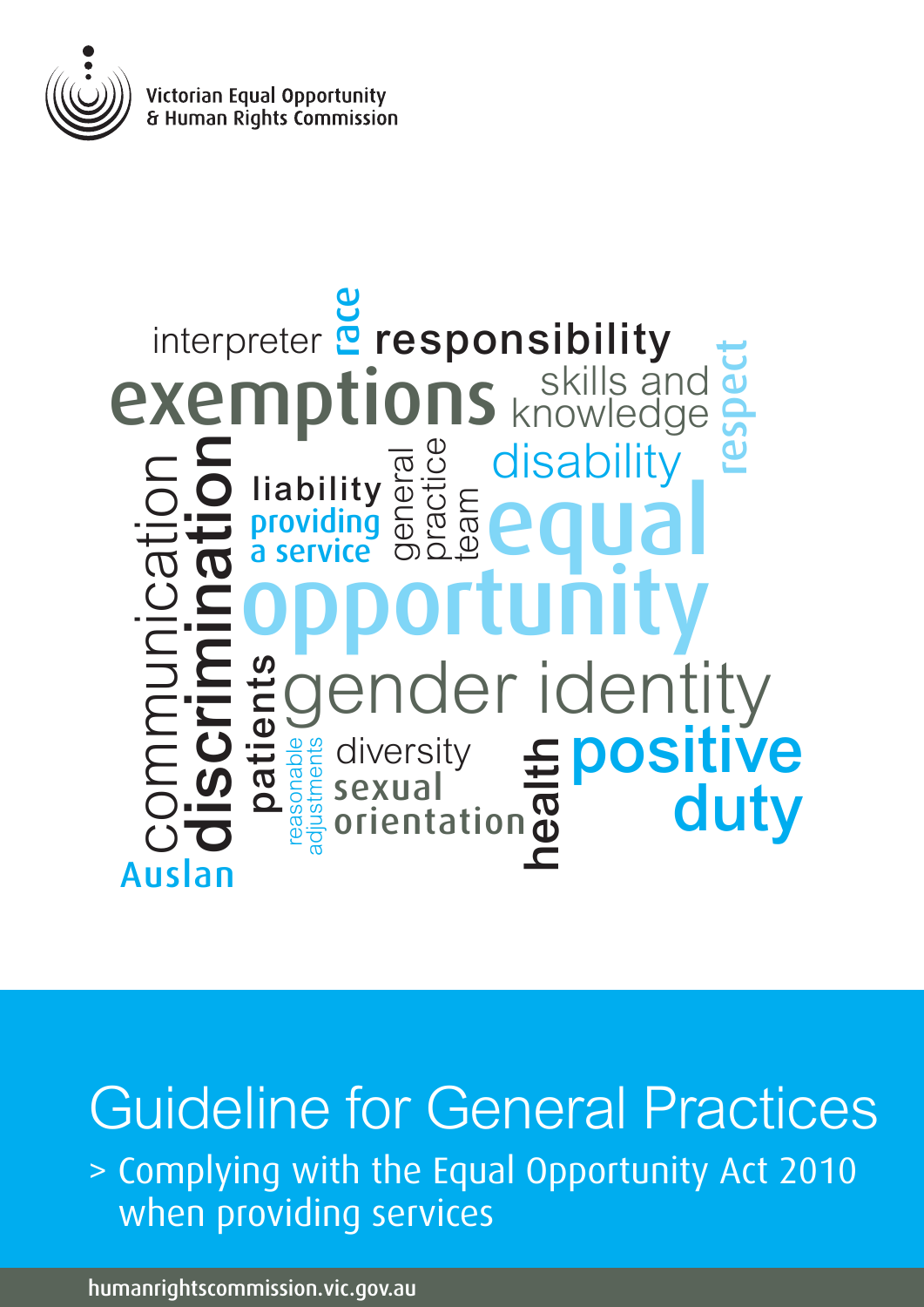

## Victorian Equal Opportunity & Human Rights Commission

Published by the Victorian Equal Opportunity and Human Rights Commission Level 3, 204 Lygon Street, Carlton, Victoria 3053. January 2014.

## Contact us

| <b>Enquiry Line</b>                 | 1300 292 153                     |
|-------------------------------------|----------------------------------|
| Fax                                 | 1300 891 858                     |
| Hearing impaired (TTY) 1300 289 621 |                                  |
| Interpreters                        | 1300 152 494                     |
| Email                               | information@veohrc.vic.gov.au    |
| Website                             | humanrightscommission.vic.gov.au |

Guideline for General Practices: complying with the Equal Opportunity Act 2010 when providing services

Copyright © State of Victoria 2013

This publication is copyright. No part of it may be reproduced by any process except with permission from the Victorian Equal Opportunity and Human Rights Commission (the Commission) or in accordance with the *Copyright Act 1968*.

On request the Commission may give permission for this material to be reproduced provided it is for a purpose consistent with the objectives of the *Equal Opportunity Act 2010* and the Commission is acknowledged as the source.

Contact [communications@veohrc.vic.gov.au](mailto:communications@veohrc.vic.gov.au) for permission to reproduce material from this publication.

# Accessible formats

This document is available for downloading from our website at [humanrightscommission.vic.gov.au/](http://http://www.humanrightscommission.vic.gov.au/index.php/our-resources-and-publications) [resources](http://http://www.humanrightscommission.vic.gov.au/index.php/our-resources-and-publications) in PDF and RTF. Please contact the Commission if you require other accessible formats.

## Acknowledgements

The Commission would like to thank everyone who gave generously of their time during consultations, interviews and research to develop this guideline.

## **Privacy**

The Commission complies with Victorian privacy laws and the confidentiality provisions of the Equal Opportunity Act. Our privacy policy is available online at [humanrightscommission.vic.gov.au/privacy](http://http://www.humanrightscommission.vic.gov.au/index.php/about-us/confidentiality-a-impartiality/privacy-policy) or by contacting us.

# Disclaimer

This information is intended as a guide only. It is not a substitute for legal advice. This guideline may be updated from time to time. For the latest version, please visit [humanrightscommission.vic.gov.au/guidelines](http://http://www.humanrightscommission.vic.gov.au/index.php/our-resources-and-publications/eoa-practice-guidelines).

Printed on Precision. ISBN 978-0-9875444-5-2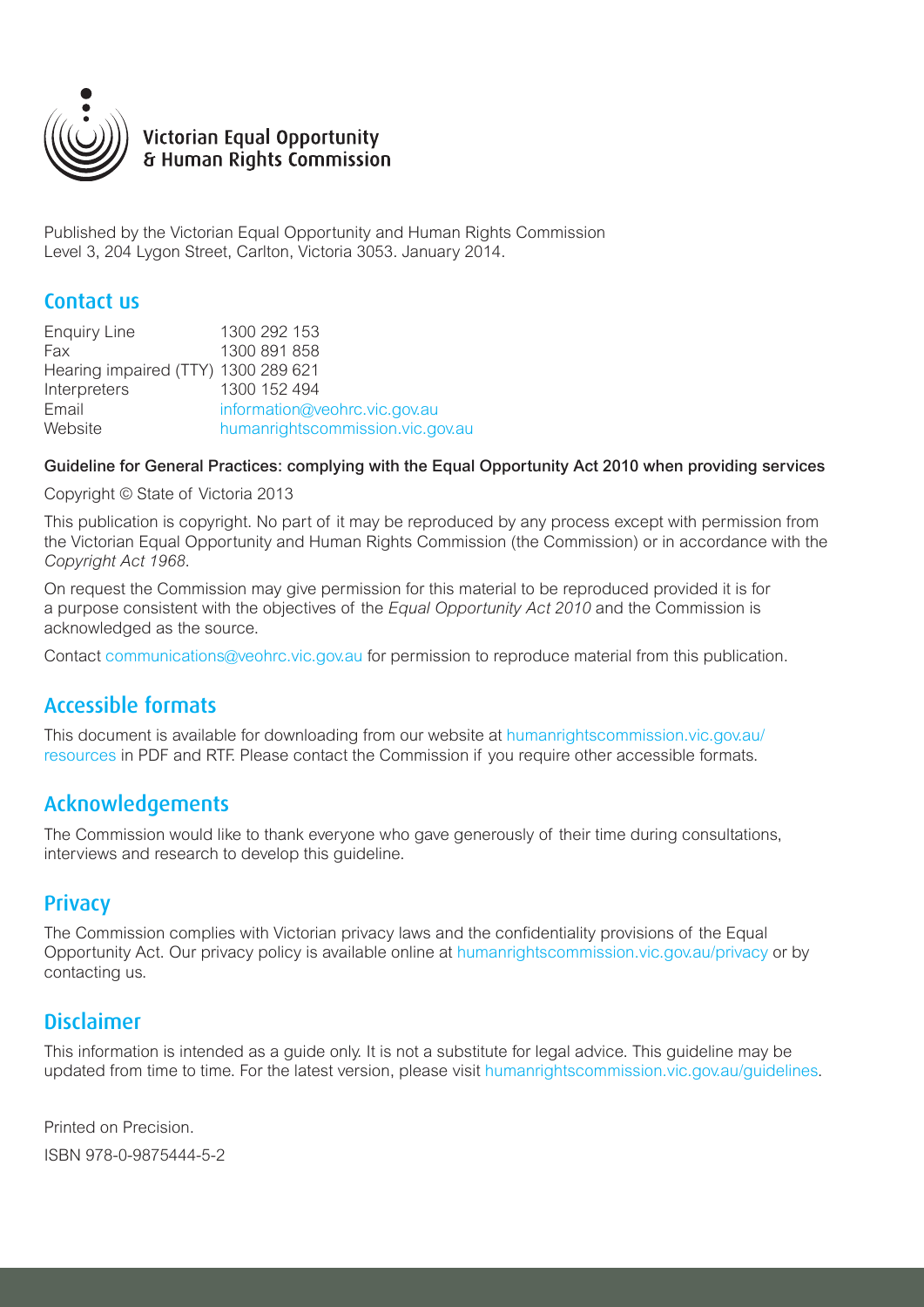# **Contents**

| About the guideline                                    | $\overline{2}$ |
|--------------------------------------------------------|----------------|
| Who is this guideline for?                             | $\overline{2}$ |
| Why do I need to follow this guideline?                | 3              |
| Where can I get more advice or information?            | 3              |
| Training and consultancy                               | 3              |
| Part A: Understanding the law                          | 4              |
| <b>Discrimination</b>                                  | 4              |
| <b>Sexual harassment</b>                               | 10             |
| Victimisation                                          | 11             |
| <b>Obligations and liability</b>                       | 11             |
| Federal anti-discrimination law                        | 12             |
| Part B: What do I need to do?                          | 13             |
| <b>Review policies</b>                                 | 13             |
| Review forms and documentation                         | 14             |
| <b>Review practices</b>                                | 14             |
| Review staff knowledge and training                    | 16             |
| Review premises and accessibility                      | 17             |
| Review your complaints and feedback procedures         | 17             |
| <b>Watching trends</b>                                 | 17             |
| Consult with affected groups and individuals           | 18             |
| Frequently asked questions: Issues in general practice | 21             |
| <b>Appendix: Useful contacts</b>                       | 23             |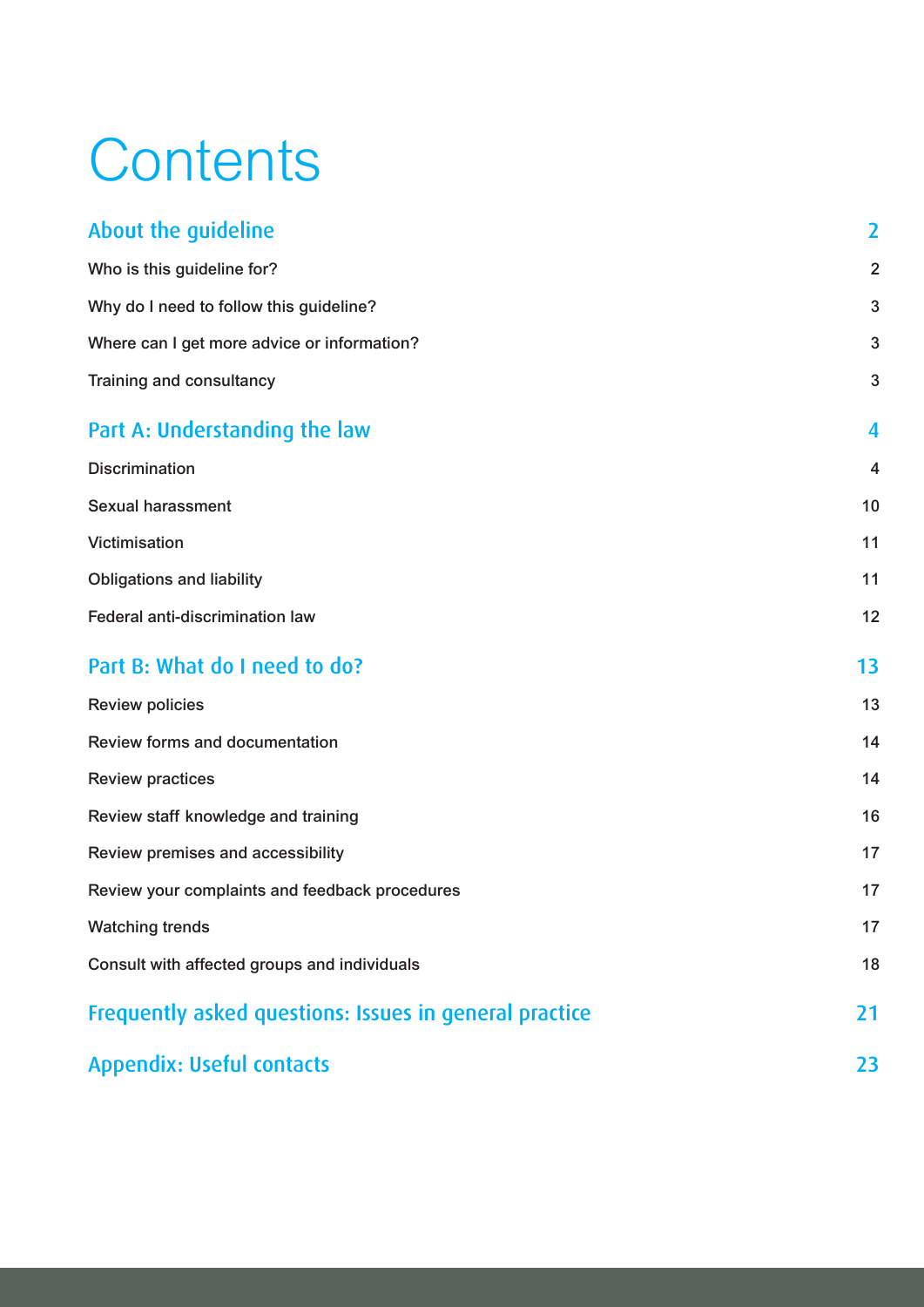# About the guideline

Equality in health services is a legal obligation.

It is important that all people who work within general practices are aware of their legal rights and responsibilities when it comes to equal opportunity.

The Victorian *Equal Opportunity Act 2010* makes discrimination, sexual harassment and victimisation against the law in many of areas of public life, including employment and the provision of goods and services. It also requires employers and service providers to make reasonable accommodations for people with disabilities.

Failure to comply with the law could lead to a complaint against you, your staff or your employer, and you may be ordered to make changes to your practice and/or pay compensation if the matter proceeds to a court or tribunal.

The Equal Opportunity Act also includes a positive duty, which focuses on eliminating the causes of discrimination, sexual harassment and victimisation, not just responding to complaints that arise.

Unfortunately, some Victorians do experience discrimination in health care. This can range from expressions of bias and prejudice among health workers, to barriers preventing access to health care. These may not be intentional but they still represent a failure to deliver non-discriminatory health care.

General practices are well placed to help overcome barriers to health care and we know that they are committed to providing quality services to all patients. This guideline is designed to support general practice staff by explaining their obligations as service providers under the Equal Opportunity Act.

# Who is this guideline for?

This guideline is relevant to all staff who work in general practice clinics, including general practitioners (GPs), practice managers, practice nurses, allied health professionals, and reception and administration staff. Staff who do not provide direct services also need to understand their role in preventing discrimination.

For information on obligations as an employer, please refer to the Commission's website and the following publications:

- **[Right Smart Employers Toolkits](http://www.humanrightscommission.vic.gov.au/employerstoolkits)**
- Guideline for the recruitment industry and *[employers](http://www.humanrightscommission.vic.gov.au/index.php/our-resources-and-publications/eoa-practice-guidelines/item/515-guideline-for-the-recruitment-industry-and-employers-complying-with-the-equal-opportunity-act-2010-in-recruitment)*
- • *[Guideline: Transgender people at work](http://www.humanrightscommission.vic.gov.au/index.php/our-resources-and-publications/eoa-practice-guidelines/item/632-guideline-transgender-people-at-work-complying-with-the-equal-opportunity-act-2010)*
- • *[Guideline: Sexual harassment.](http://www.humanrightscommission.vic.gov.au/index.php/our-resources-and-publications/eoa-practice-guidelines/item/562-guideline-sexual-harassment-complying-with-the-equal-opportunity-act-2010)*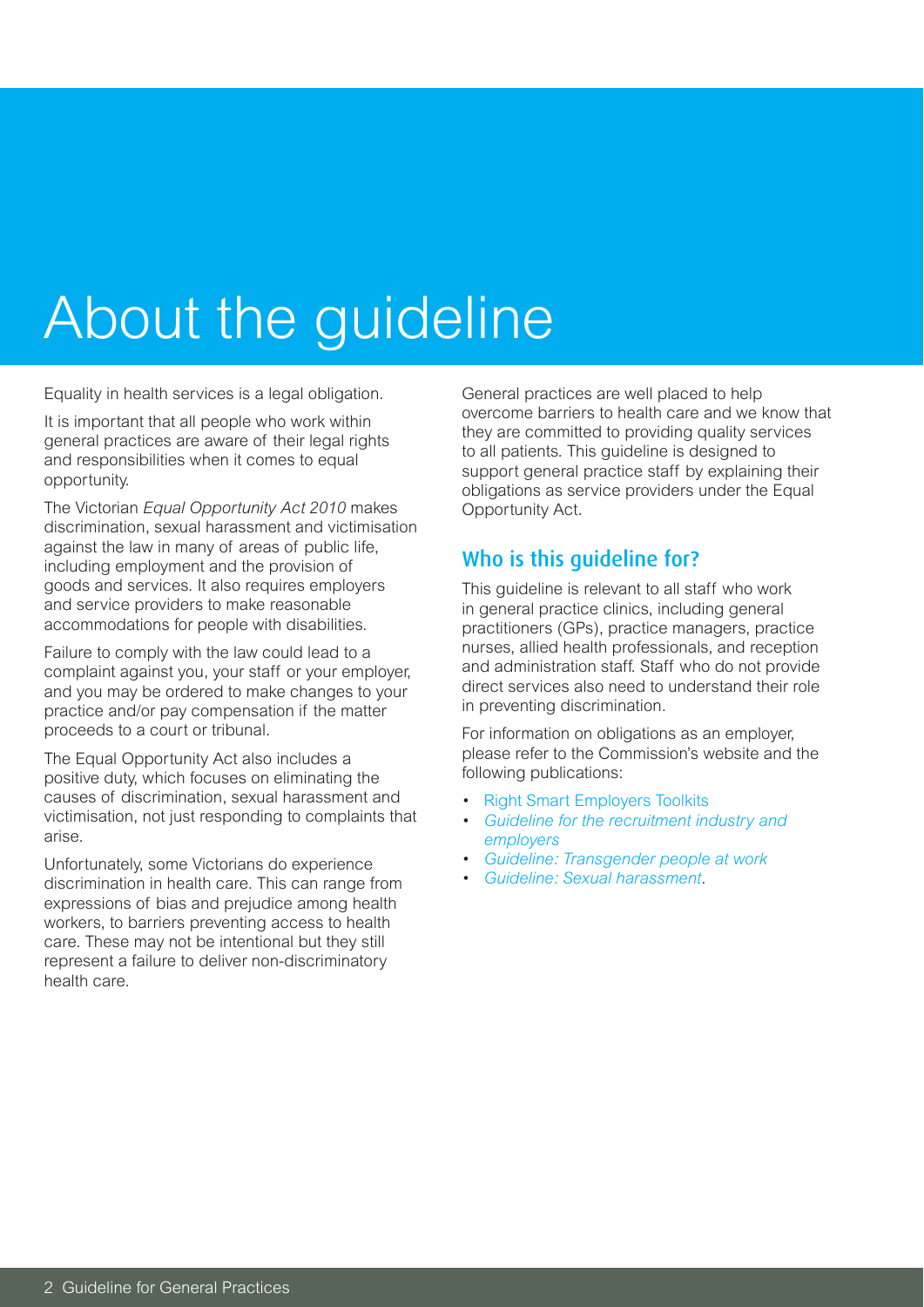# Why do I need to follow this quideline?

As a GP or member of a general practice team, it is important to apply this guideline for the following reasons:

- You have a legal responsibility to comply with Victoria's anti-discrimination law – the Equal Opportunity Act. If you treat patients unfavourably because of personal attributes such as age, race, sex, disability, marital status, gender identity or sexual orientation, your actions are against the law. This could lead to a complaint against you or your employer and you may be ordered to pay compensation if the matter proceeds to a court or tribunal.
- You also have a professional and ethical responsibility not to discriminate. The Australian Health Practitioner Regulation Agency and Health Services Commissioner can assist you to understand your other legal and ethical obligations.
- • Discrimination has a negative effect on health. In particular, if a patient experiences discrimination in a health setting, they may not seek help in the future.<sup>1</sup>
- You may also be an employer and are responsible for ensuring your staff understand their role in preventing discrimination.
- While this guideline is not legally binding, a court or tribunal may consider whether a person has complied with it when hearing a complaint of discrimination.

# Where can I find more advice or information?

This guideline does not cover every situation that you will encounter as a GP or member of a general practice team.

For more information, contact the Commission or visit our website.

| <b>Enquiry Line</b> | 1300 292 153 or (03) 9032 3583   |
|---------------------|----------------------------------|
| Email               | enquiries@veohrc.vic.gov.au      |
| Website             | humanrightscommission.vic.gov.au |

Other specialist organisations can help you with specific issues. Refer to the [Appendix](#page-24-0) on page 23.

If you are responding to a complaint, you might also consider seeking legal advice.

# Training and consultancy

Our education, training and consultancy services conduct in-house and on-site training to help service providers and employers understand their rights and responsibilities.

For more information or to register in a course, visit [humanrightscommission.vic.gov.au/training](http://www.humanrightscommission.vic.gov.au/training) or call (03) 9032 3415.

<sup>1</sup> For example, see Australian Government, Department of Health and Ageing, *[Fourth report against the Aboriginal](http://www.health.gov.au/internet/main/Publishing.nsf/Content/F766FC3D8A697685CA257BF0001C96E8/$File/hpf-2012.pdf)  [and Torres Strait Islander Health Performance Framework](http://www.health.gov.au/internet/main/Publishing.nsf/Content/F766FC3D8A697685CA257BF0001C96E8/$File/hpf-2012.pdf)* (2012) 135; National Centre in HIV Social Research, *[Stigma](http://www.ashm.org.au/Publications/Stigma_and_Discrimination.pdf)  [and discrimination around HIV and HCV in healthcare](http://www.ashm.org.au/Publications/Stigma_and_Discrimination.pdf)  [settings: research report](http://www.ashm.org.au/Publications/Stigma_and_Discrimination.pdf)* (2012) 18.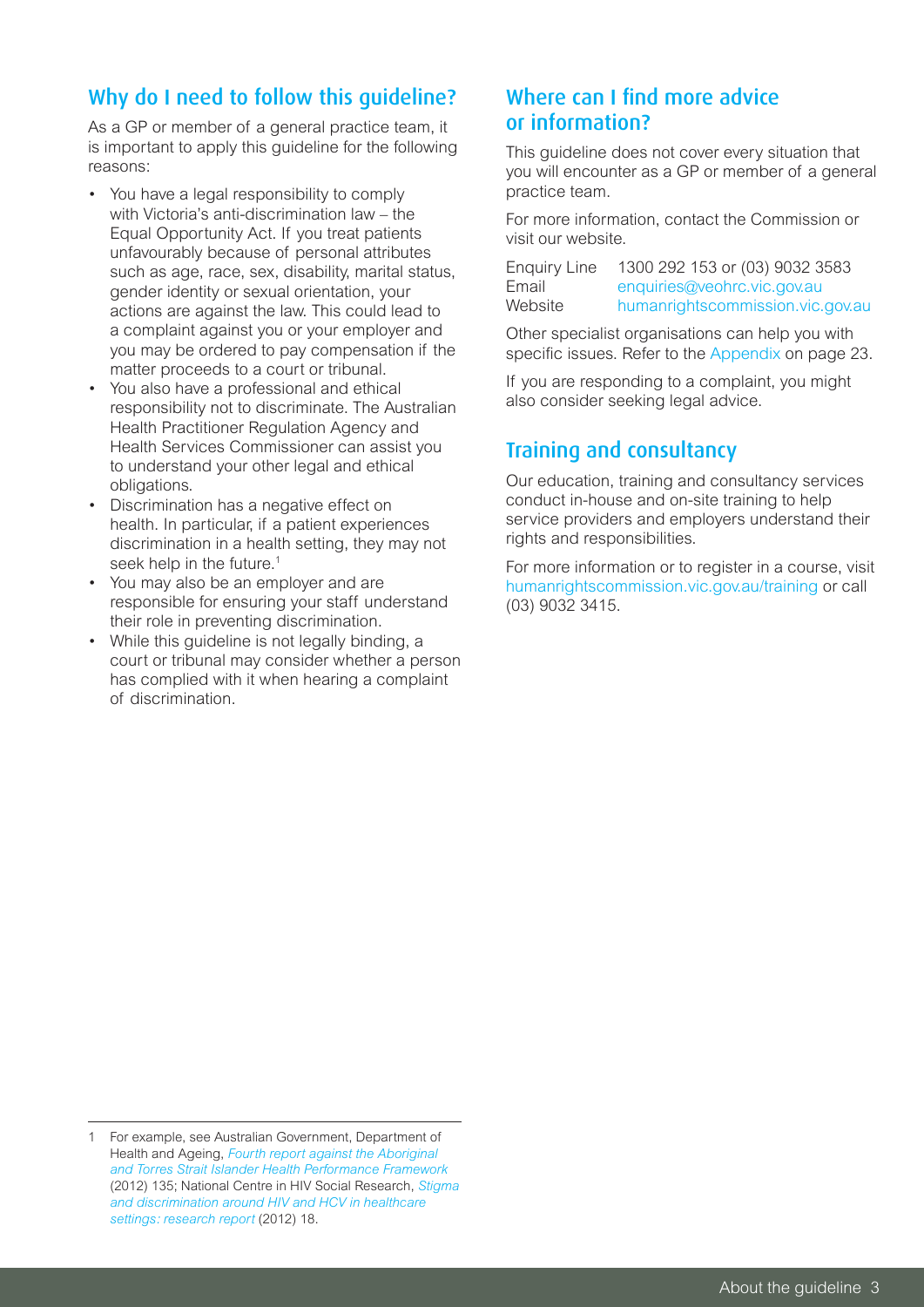# <span id="page-5-0"></span>Part A: Understanding the law

## 1 Discrimination

## 1.1 What attributes are protected?

The *Equal Opportunity Act 2010* protects people from discrimination based on 17 personal attributes:

- age
- breastfeeding
- carer or parental status (having someone who depends on you for care)
- disability (covering a broad range of temporary and ongoing conditions, including physical disability, intellectual disability, mental illness<sup>2</sup> and HIV or Hepatitis C status, and including behaviour that is a manifestation of the disability)
- employment activity
- gender identity (including identifying as transgender)
- industrial activity
- lawful sexual activity
- marital status
- physical features
- political belief or activity
- pregnancy
- race (including colour, nationality, ethnicity and ethnic origin)
- religious belief or activity
- sex
- sexual orientation (meaning homosexuality, including lesbianism, bisexuality or heterosexuality)
- personal association with someone who has. or is assumed to have, any of these personal attributes.

## 1.2 What is discrimination?

Discrimination may be direct or indirect.

Direct discrimination is treating someone unfavourably because of an actual or assumed protected attribute. In general practices, this could include refusing to provide a service, providing a poor quality service or providing a service in a way that makes the patient feel humiliated because of a personal attribute, such as their race, sexual orientation or disability.

<sup>2</sup> The term mental illness is used in this guideline. We have used this term because it is commonly used in the community and appears in the Equal Opportunity Act. However, we recognise that other terms, such as mental health disability or psychosocial disability, may be preferred by people with disability.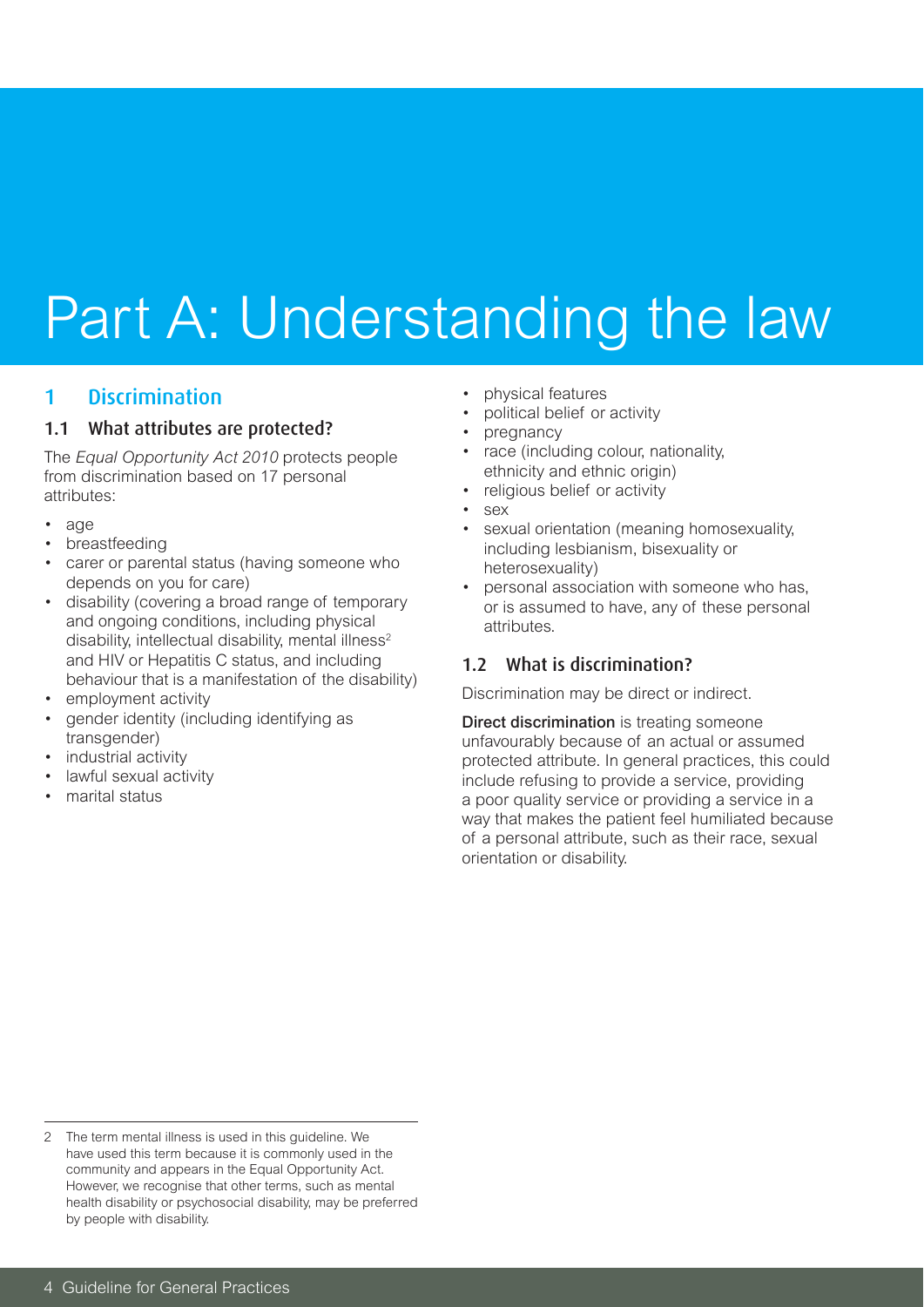#### Examples of direct discrimination

Samir is a new patient at a rural general practice. After a few visits, he tells his new GP that he has Hepatitis C. The GP responds angrily, telling Samir that he has put other patients at risk by not disclosing his condition immediately. The GP asks Samir if he is injecting drugs. When Samir says no, the GP accuses Samir of lying. The GP's hostile response to Samir's disclosure could represent unfavourable treatment based on a disability, which includes the presence of Hepatitis C.

Marco has Tourette syndrome and obsessivecompulsive disorder. When attending a GP clinic to make an appointment, he experiences involuntary tics. The receptionist refuses to listen to his request and asks Marco to leave. The receptionist is discriminating against Marco based on his disability, which includes the behaviour that is a symptom or manifestation of a disability.

Firas attends the GP because he has not had a screen for sexually transmitted infections (STIs) since his relationship with Danielle ended. He explains to the GP that he does not want to risk passing on an STI to his new boyfriend. The GP informs Firas that the practice does not conduct this type of screen and suggests that he attend a clinic for gay men. The GP may be discriminating against Firas by creating a hostile environment and refusing a service based on his sexuality.

Indirect discrimination can happen when you treat all patients the same way, but this treatment has the effect of disadvantaging someone because of a protected attribute. For example, patients who are not proficient in English or who have a hearing, sight, intellectual or communicationrelated disability may have particular verbal and written communication needs. Failing to address these needs by adapting your communication styles, accommodating alternative or assisted communication modes, working with interpreters or providing health information in a range of formats may constitute indirect discrimination against these patients.

#### Example of indirect discrimination

Phuong has a learning disability that affects her reading ability. When she visits a general practice for her first appointment, the receptionist asks her to fill in a registration form. When Phuong says that she would prefer not to, the receptionist insists that she do so because it is the clinic's policy that all patients must complete the form before their first appointment. Phuong is embarrassed because she does not want to discuss her disability in the reception area. The clinic's policy requiring all patients to complete a form before their appointment regardless of the patient's wishes may constitute indirect discrimination because, although it applies to all patients, it disadvantages patients that are unable to complete the form because of a personal attribute (disability).

Discrimination will also occur if service providers fail to make reasonable adjustments to allow people with disabilities to use their services. Reasonable adjustments are discussed in [Part A,](#page-8-0)  [1.6 on page 7](#page-8-0).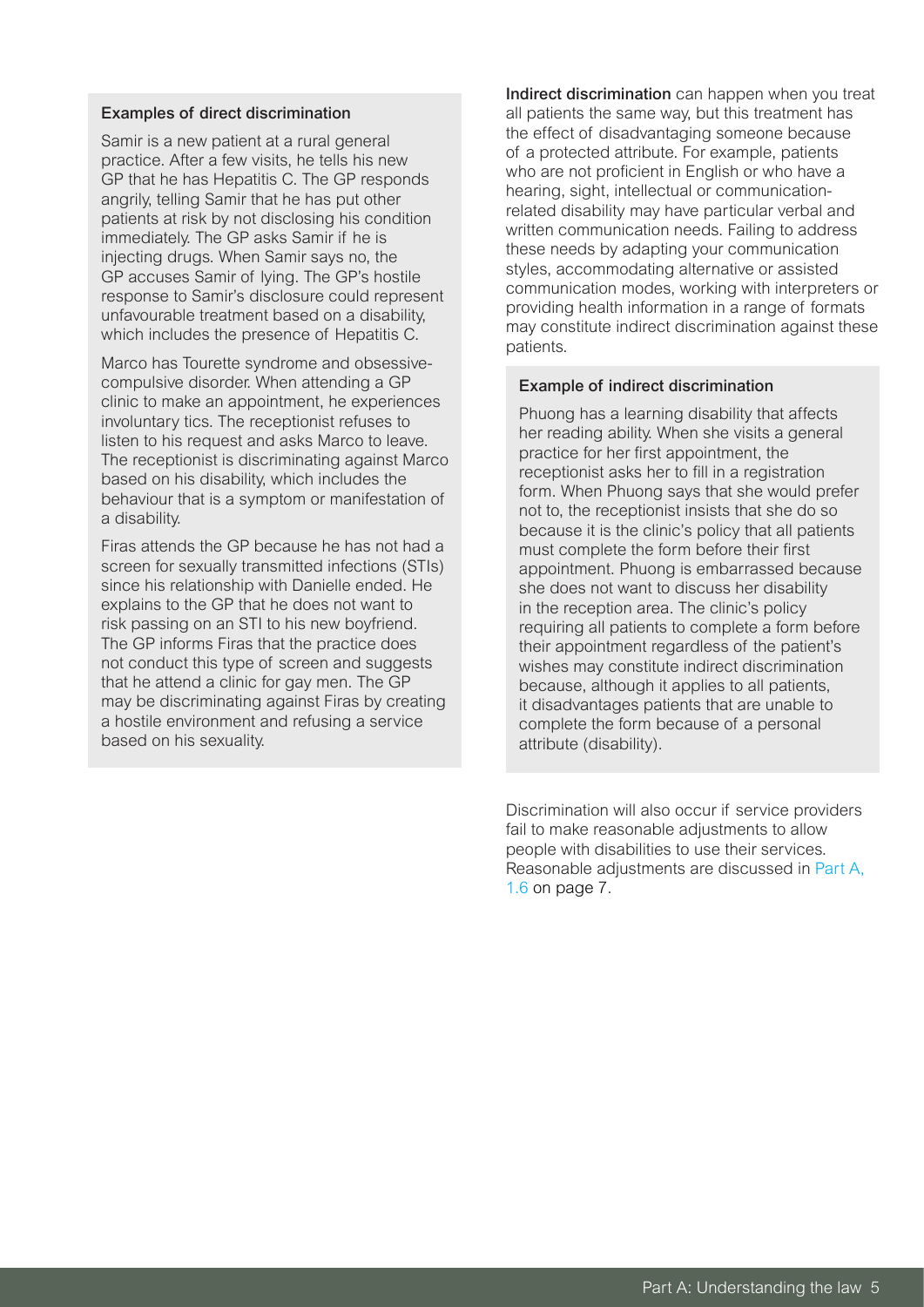## 1.3 Where can discrimination happen?

The Equal Opportunity Act protects people from discrimination and harassment in areas of public life such as workplaces, schools, clubs, shops or places that provide services.

The Equal Opportunity Act defines services broadly and includes services that are free, which would include bulk-billed health services.

Most activities that general practices perform for patients are likely to fall within the Act's definition of services. For example, reception staff provide services to patients when they handle telephone calls, appointments and payments, and interact with patients at reception and in waiting areas. Clinical staff provide services to patients during consultations, when providing treatment and making referrals. General practices also provide services such as waiting room facilities and health information.

It is against the law to discriminate against a person when providing a service. This can mean:

- refusing to provide a service
- putting terms or conditions on a service
- subjecting someone to a disadvantage.

The Equal Opportunity Act also makes discrimination in access to public premises against the law. This includes any place that the public or a section of the public is allowed to enter, such as toilets.

As employers, general practices also have responsibilities to provide a work environment free from discrimination, sexual harassment and victimisation.

This guideline focuses on your obligations in service provision. You should also be aware that you have obligations regarding employment and access to premises.

## 1.4 Asking discriminatory questions

It is against the law to request or require a person to supply information that could be used to discriminate, unless you can show that the information is reasonably required for a legitimate purpose that does not involve discrimination. This applies to asking questions when booking appointments, during consultations or on forms.

This means that if your general practice asks about protected attributes (such as racial background, gender identity or sexual orientation) on patient record forms, at reception or during consultations, there should be clear, non-discriminatory reasons for asking these questions. For example, you might seek information to inform appropriate clinical decisions or improve the quality of service for that patient. Staff members who ask these questions should be able to explain these reasons to the patient.

More information about how to avoid asking discriminatory questions can be found in [Part B,](#page-15-0)  [3.1 on page 1](#page-15-0)4.

## Example of discriminatory questions

Dana is a transgender woman. While on holiday, she wakes up with a high temperature, sore throat and blocked nose. She makes an appointment at a GP clinic. During her consultation, the GP asks Dana lots of questions about her gender, when she transitioned and why. Dana leaves feeling very uncomfortable because the questions seemed invasive and unrelated to her illness. The GP appears to have asked discriminatory questions, unless they can demonstrate that the information they requested was reasonably required for a clinical purpose.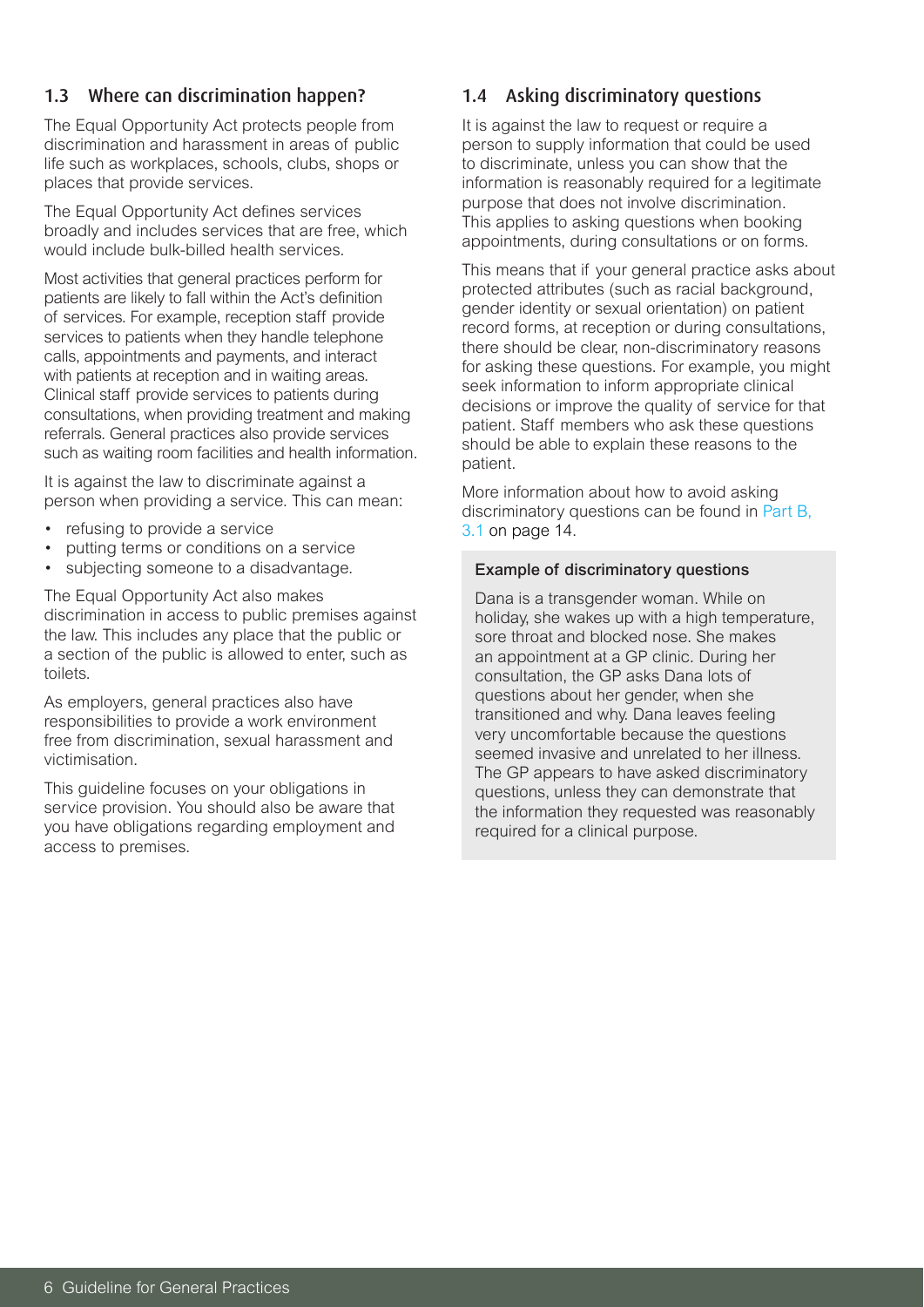## 1.5 Discrimination in advertising

It is against the law for you to publish or display (or for you to authorise someone else to publish or display) an advertisement that intends to discriminate. You could be liable for the actions of others if you cannot show that you took reasonable precautions to prevent a discriminatory advertisement from being published.

You'll find specific advice in the Commission's *[Guideline for the recruitment industry and](http://www.humanrightscommission.vic.gov.au/index.php/our-resources-and-publications/eoa-practice-guidelines/item/515-guideline-for-the-recruitment-industry-and-employers-complying-with-the-equal-opportunity-act-2010-in-recruitment)  [employers](http://www.humanrightscommission.vic.gov.au/index.php/our-resources-and-publications/eoa-practice-guidelines/item/515-guideline-for-the-recruitment-industry-and-employers-complying-with-the-equal-opportunity-act-2010-in-recruitment)* on how to avoid discriminating when you advertise*.*

## <span id="page-8-0"></span>1.6 Making reasonable adjustments for patients with disabilities

The law requires you to make reasonable adjustments to allow people with disabilities to access your service.

Some examples might include:

- • equipment to assist patients with mobility disabilities, such as adjustable beds and hoists
- providing car spaces in parking lots that are accessible to people with disabilities
- providing toilets that are accessible to people with disabilities
- • ensuring that corridors, waiting areas and consulting rooms are accessible for people using wheelchairs, assistance dogs or mobility aids
- • providing health information in a range of formats (such as Easy English, electronic versions, large print or DVDs)
- facilitating the use of technology and aids, such as electronic speech devices, communication boards or books or tablet computers, with patients who have communication disabilities
- allowing for extended consultations where communication may be slow or require extra care
- arranging for Auslan interpreters or other communication supports during consultations if requested by the patient.

The duty to provide reasonable adjustments is a 'stand-alone' provision in the Equal Opportunity Act. A person making a complaint of discrimination because a service provider did not make reasonable adjustments only needs to show that reasonable adjustments required by the person to access the service, or derive any substantial benefit from it, were not made for them (they do not have to show that they suffered any disadvantage).

The adjustments you need to make to ensure that patients with a disability are able to access your service and derive benefit from it, are those that are reasonable. This means that you must make adjustments unless they will cause major difficulty or unreasonable cost to you, or if the adjustment would be ineffective at providing access to your service. When thinking about an adjustment, you need to balance the need for change and the impact on the patient with the expense or any other potential disadvantages that might result from the change.

#### Examples of reasonable adjustment

Rebecca has a vision impairment and is diagnosed with a chronic illness. On her first visit to a medical centre, Rebecca is offered a range of printed materials about her condition. She asks for the materials in an audio or electronic format. The medical centre refuses, saying that it is too expensive to provide materials in different formats. After Rebecca makes a complaint of discrimination, the centre agrees to provide the material in an accessible format. This may mean providing materials in a rich text format on a USB drive or via email. If in doubt, ask your patient what is best for them, or contact an organisation such as Vision Australia for assistance.

James has a disability. He is tall, has a loud voice, and can come across as aggressive when in a stressful situation. On a few occasions James has yelled at the receptionist. On one visit he yells at the receptionist and throws some brochures across the reception desk. While his behaviour might trigger some safety concerns, James has a right to access health services without discrimination. James's GP talks to James and his support person to find out what triggered James's response to see if there are strategies to support him. The GP finds out that James felt anxious and became upset when the receptionist tried to talk about payments and future appointments. After the conversation, James agrees to bring a support person to his next appointment to reduce his anxiety and the GP agrees that James can arrange payments and bookings after he returns home. The GP tells the reception staff about these strategies. The GP chose the non-discriminatory approach of taking other reasonable steps to protect staff and patients, rather than simply refusing the service to James.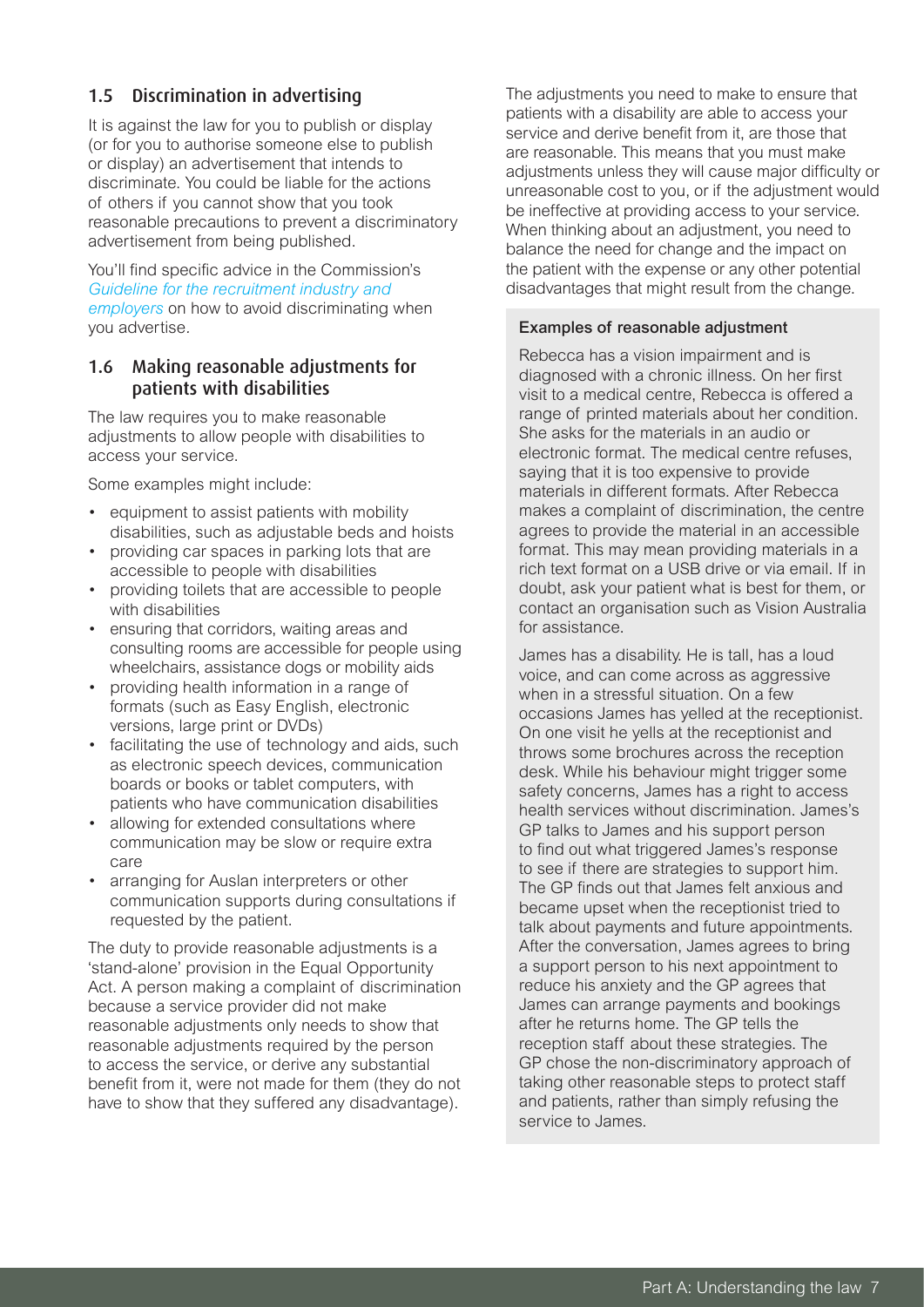## 1.7 Are there any exceptions to the law?

Yes. Under the Equal Opportunity Act, it is not against the law to:

- take *special measures* to promote equality for groups of people with one or more of the 17 protected attributes
- make *exceptions* in the specific circumstances where Parliament has decided that treating people differently is lawful. These exceptions are contained in the Equal Opportunity Act
- apply to the Victorian Civil and Administrative Tribunal (VCAT) for *exemptions* from the law for a set period of time.

Also, general practices may lawfully refuse treatment for a number of reasons that are not affected by the Equal Opportunity Act, such as if a GP does not have the expertise to provide the appropriate medical care to a patient and needs to refer them to another GP who can meet the patient's requirements. Generally speaking, this would not be considered discrimination if the refusal applies to all patients.

## <span id="page-9-0"></span>1.7.1 Take special measures

If an action is a special measure, it is not discrimination. This means that you can legally limit that service to people with a particular attribute.

To determine if an action is a special measure you must consider whether the measure is **necessary**. genuine and justifiable given the needs of the group you are targeting. It is essential that special measures are:

- • undertaken in good faith for the purpose of promoting or achieving substantive equality for members of the group
- reasonably likely to achieve this purpose
- a proportionate way of achieving this purpose – that is, the benefits of the action are proportionate to the negatives
- justified because the members of the group are disadvantaged and have a particular need for advancement or assistance.

If your target group does not want or need the action you are proposing, then it is unlikely to be a special measure. Therefore, being able to show that you have consulted with the target group can add weight to your argument that an action is a special measure, as well as assisting you to deliver a better service.

## Examples of special measures

A clinic recognises that people from the Somali refugee community lack awareness of GP services. Partnering with other health services in the region, the clinic consults with the local community association and runs an information session where people can meet GPs and other health professionals and learn about the clinic's services. Following this session, attendance rates by members of the Somali community increase.

Following consultation with the local Aboriginal Community Controlled Health Organisation, a practice manager learns that Aboriginal and Torres Strait Islander women are not attending GP appointments because family and childcare roles mean that they can not attend the clinic during opening hours. The practice's policy of only conducting home visits for patients with disabilities has resulted in indirect discrimination against Aboriginal and Torres Strait Islander women, who are experiencing disadvantage and poorer health outcomes as a result. In order to target this discrimination, the general practice takes a special measure and establishes a home visit service for Aboriginal and Torres Strait Islander women.

## 1.7.2 Exceptions to discrimination

You may find that when taking a particular action or making a decision, one of the exceptions that renders the discrimination lawful under the Equal Opportunity Act applies. Some relevant exceptions might include:

#### Things done with statutory authority or to comply with court or tribunal orders are not discriminatory.

Supervision of children: You can require a child to be accompanied or supervised by an adult if they are going to cause a disruption or cause a risk to their own or someone else's safety.

Religious exceptions apply to discrimination on the basis of a person's religious belief or activity, sex, sexual orientation, lawful sexual activity, marital status, parental status or gender identity. Discrimination by a person or religious body based on these attributes may not be against the law if it is necessary to conform to the doctrines of their religion or is reasonably required to avoid injury to the beliefs of followers of the religion.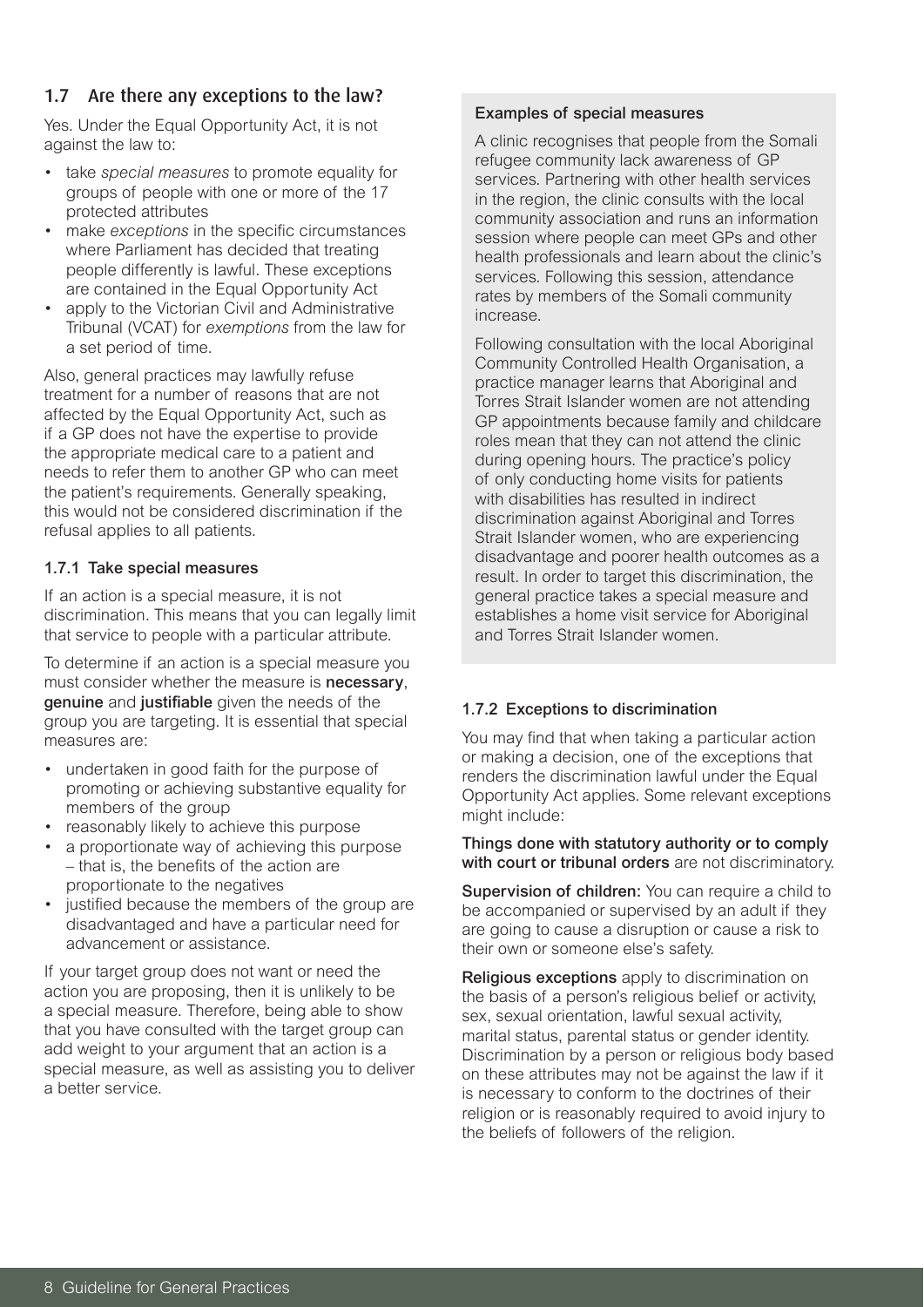This does not mean that you can simply refuse or withdraw medical care, such as a referral for assisted reproductive technology services, based on your religious beliefs. Discrimination based on a conscientious objection will only be lawful if the doctrines of your religion require or oblige it, and there is no law which otherwise compels you to provide care or treatment.3

For example, if a woman seeks your advice or treatment on a termination of pregnancy and you have a conscientious objection to this, the law says that you must advise them of your objection and inform them of another registered practitioner that you know does not have a conscientious objection.4 Your [Medicare Local,](http://www.medicarelocals.gov.au/) women's health service or Royal Women's Hospital Victoria may be able to assist you to locate a service that does not have a conscientious objection.

Whether religious exceptions may apply will depend on the particular facts and circumstances, including whether your religion requires the discrimination, the nature of your organisation and the services it delivers.

Legal capacity or the age of majority: The Equal Opportunity Act does not affect other laws that govern the legal capacity or incapacity of a person or the age of majority. It is against the law to give someone medical treatment without informed consent (an exception to this is emergency situations where it may not be possible to get a person's consent). You may discriminate by refusing treatment to someone because of a person's age or disability but only where those attributes mean they lack the legal capacity to give consent in accordance with the laws that govern legal capacity.

You should not assume that because a person has a cognitive disability they lack the capacity for decision making and to give consent to medical care. The refusal to provide medical care to a person because of their disability, rather than based on a lawful assessment of their legal capacity, would amount to unlawful discrimination.

If a person does not have the capacity to consent to treatment, you should follow the laws and professional and ethical standards that relate to legal capacity, medical consent and refusal of medical treatment. If you are questioning an adult patient's capacity to give consent, you can seek information from the Office of the Public Advocate by phoning 1300 309 337 or visiting [publicadvocate.vic.gov.au.](http://publicadvocate.vic.gov.au)

## Protection of health, safety or property: You can limit or refuse a service on the basis of disability, physical features or pregnancy if it is reasonably necessary to protect the health or safety of any person. If someone makes a discrimination complaint, you will be responsible for demonstrating that the refusal of service was reasonably necessary.

Because general practice clinics are workplaces subject to occupational health and safety considerations that protect staff from exposure to unsafe work conditions, a general practice may have a policy of refusing service where it is necessary to ensure the health and safety of practitioners, staff and patients, such as a zero tolerance policy to verbal abuse and violence.

General practices should ensure that such policies apply equally to all patients and do not disadvantage patients with different attributes. Sometimes challenging behaviour that is a manifestation of a disability may be seen to be verbal abuse or amount to aggressive or violent behaviour.

Special needs: You can establish special services, benefits or facilities to meet the needs of people with a particular personal attribute and limit eligibility to people with that attribute. The exception specifically includes rights or benefits granted to women in connection with pregnancy or childbirth.

#### Example of special needs

A GP Super Clinic recognises the special health needs of same-sex attracted and gender diverse young people within their community and establishes a support group for these young people.

## 1.7.3 Apply for exemptions

You need to apply to VCAT to be exempted from particular parts of the Equal Opportunity Act if you for any other reason intend to discriminate. You will only need to seek an exemption if the action you are taking is not a special measure or is not covered by one of the exceptions in the Equal Opportunity Act. VCAT will only grant an exemption if it is a reasonable limitation on the right to equality under the *Charter of Human Rights and Responsibilities Act 2006*.

If VCAT has granted an exemption for a job to be offered only to people with a certain attribute, you need to give information about the exemption and provide the VCAT reference number in any advertisement.

<sup>3</sup> See *[Cobaw Community Health Services v Christian Youth](http://www.austlii.edu.au/cgi-bin/sinodisp/au/cases/vic/VCAT/2010/1613.html?stem=0&synonyms=0&query=1613)  [Camps Ltd & Anor](http://www.austlii.edu.au/cgi-bin/sinodisp/au/cases/vic/VCAT/2010/1613.html?stem=0&synonyms=0&query=1613) (Anti-Discrimination)* [2010] VCAT 1613 (8 October 2010), [308]-[323].

<sup>4</sup> *[Abortion Law Reform Act 2008](http://www.austlii.edu.au/cgi-bin/sinodisp/au/legis/vic/reprint_act/alra2008209/alra2008a1j2012310.html?stem=0&synonyms=0&query=Abortion%20Law%20Reform%20Act%202008)* (Vic), s 8(1).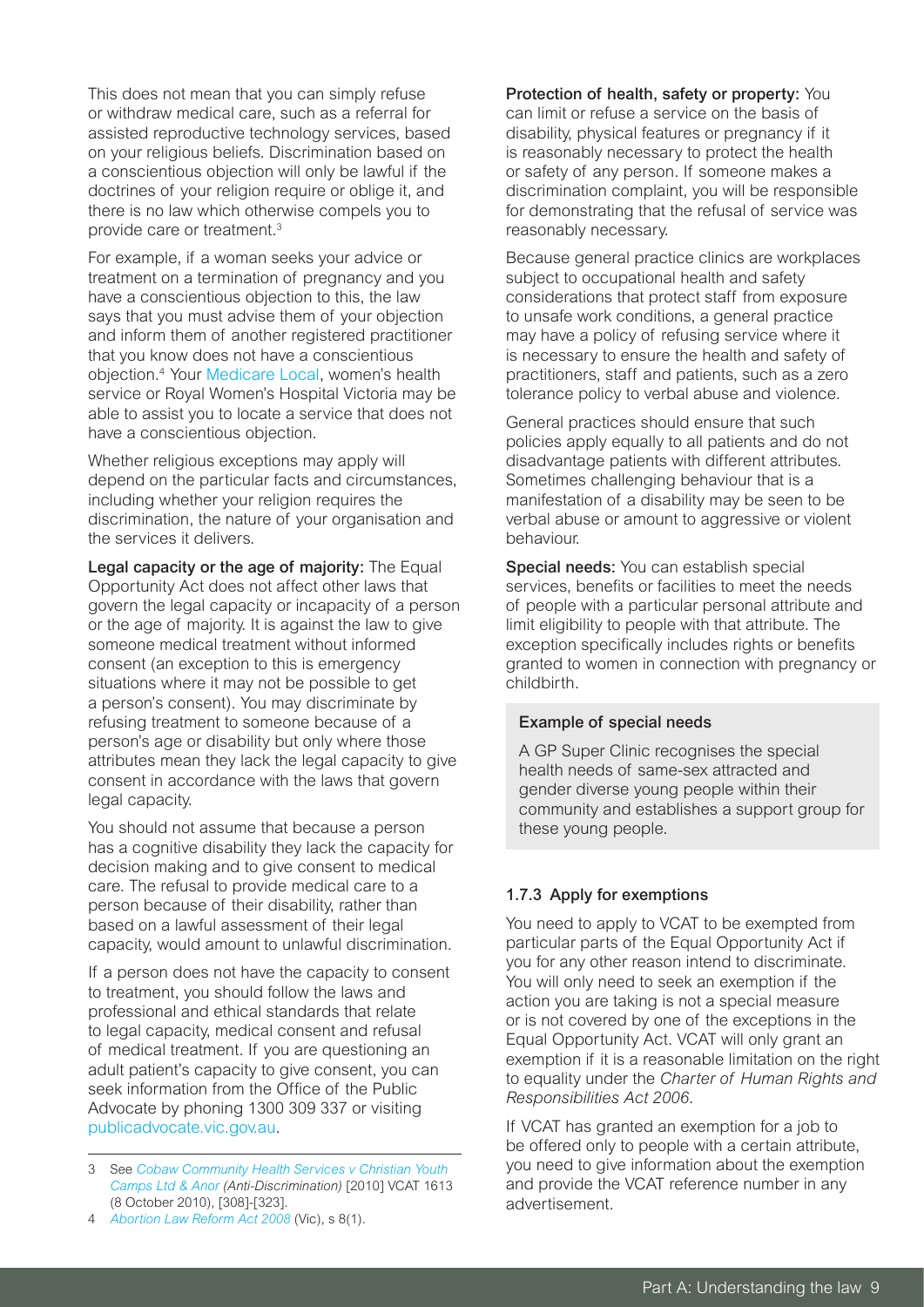## Examples of advertising for staff members with particular attributes

The only female doctor at a medical clinic is about to go on extended leave. Around half the clinic's patients are female and many specifically request a female doctor. The clinic seeks an exemption to advertise for a female doctor as a replacement. VCAT grants the exemption, taking into account the personal nature of medical treatment and the possible disruption to female patients. See *Rawling* – (Exemption) [2000] VCAT 433.

A health service wants to employ an Aboriginal and Torres Strait Islander person as an Allied Health Assistant Trainee. This is both to provide employment and training to an Aboriginal and Torres Strait Islander person and to increase the use of allied health services by the Aboriginal and Torres Strait Islander community. VCAT finds that the action is a special measure because it is necessary, genuine, objective and justifiable. Because the action is a special measure, no exemption is necessary. See, for example, *Stawell Regional Health (Anti-Discrimination Exemption)* [2011] VCAT 2423 and *Cummeragunja Housing & Development Aboriginal Corporation (Anti-Discrimination Exemption)* [2011] VCAT 2237.

In March 2013, VCAT granted a health service an exemption from the Equal Opportunity Act to: (1) advertise for and employ four females only as Health Education and Support Workers to work with female, male and transgender sex workers across all areas of the sex industry; and (2) advertise for and employ a female only as a Support Worker for women aged 15–25 who are homeless, at risk of homelessness or involved in sex work. The Tribunal considered that the exemption will enable the people who are the intended recipients of the services to access them most effectively. See *Inner South Community Health Service (Anti-Discrimination Exemption)* [2013] VCAT A28/2013.

## 2 Sexual harassment

Sexual harassment is unwelcome sexual behaviour that could be expected to make a person feel offended, humiliated or intimidated. Sexual harassment can be physical, verbal or written. It may include a range of behaviours such as:

- • clinically irrelevant comments or questions about a patient's sexual history, relationships or appearance
- sexually suggestive behaviour, such as leering or staring or making suggestive comments or jokes
- touching, fondling or hugging
- requests for sex or repeated requests to go out
- sexually explicit emails, text messages or posts on social networking sites.

Sexual harassment is against the law when it occurs in the course of providing or receiving a service. In a general practice clinic, this includes services provided by reception staff as well as during consultations with GPs or allied health staff. It also includes behaviour directed toward general practice staff by patients or other service users.

GPs will encounter situations where they need to touch patients, conduct intimate examinations or talk to patients about sexual matters. This requires good communication skills, including being able to adapt explanations for different communication needs, being able to test understanding of difficult concepts and giving patients the chance to ask questions.

In some circumstances, such as if your patient is of a different gender, has a mental illness, or has religious or cultural sensitivities, you may want to ask the patient if they would like someone with them, particularly during intimate physical examinations.

The Medical Board of Australia has issued the *[Sexual Boundaries: Guidelines for Doctors](http://www.medicalboard.gov.au/documents/default.aspx?record=WD11%2f6692&dbid=AP&chksum=%2bSkQuHFu9dnNUTI7eBu2qQ%3d%3d)*, which will help you to avoid sexual harassment.

Sexual harassment is also against the law in employment and you may be liable for both your own behaviour and the behaviour of your staff should harassment occur. Some forms of sexual harassment may constitute a criminal offence. For more information, see the Commission's *[Guideline:](http://www.humanrightscommission.vic.gov.au/index.php/our-resources-and-publications/eoa-practice-guidelines/item/562-guideline-sexual-harassment-complying-with-the-equal-opportunity-act-2010)  [Sexual Harassment.](http://www.humanrightscommission.vic.gov.au/index.php/our-resources-and-publications/eoa-practice-guidelines/item/562-guideline-sexual-harassment-complying-with-the-equal-opportunity-act-2010)*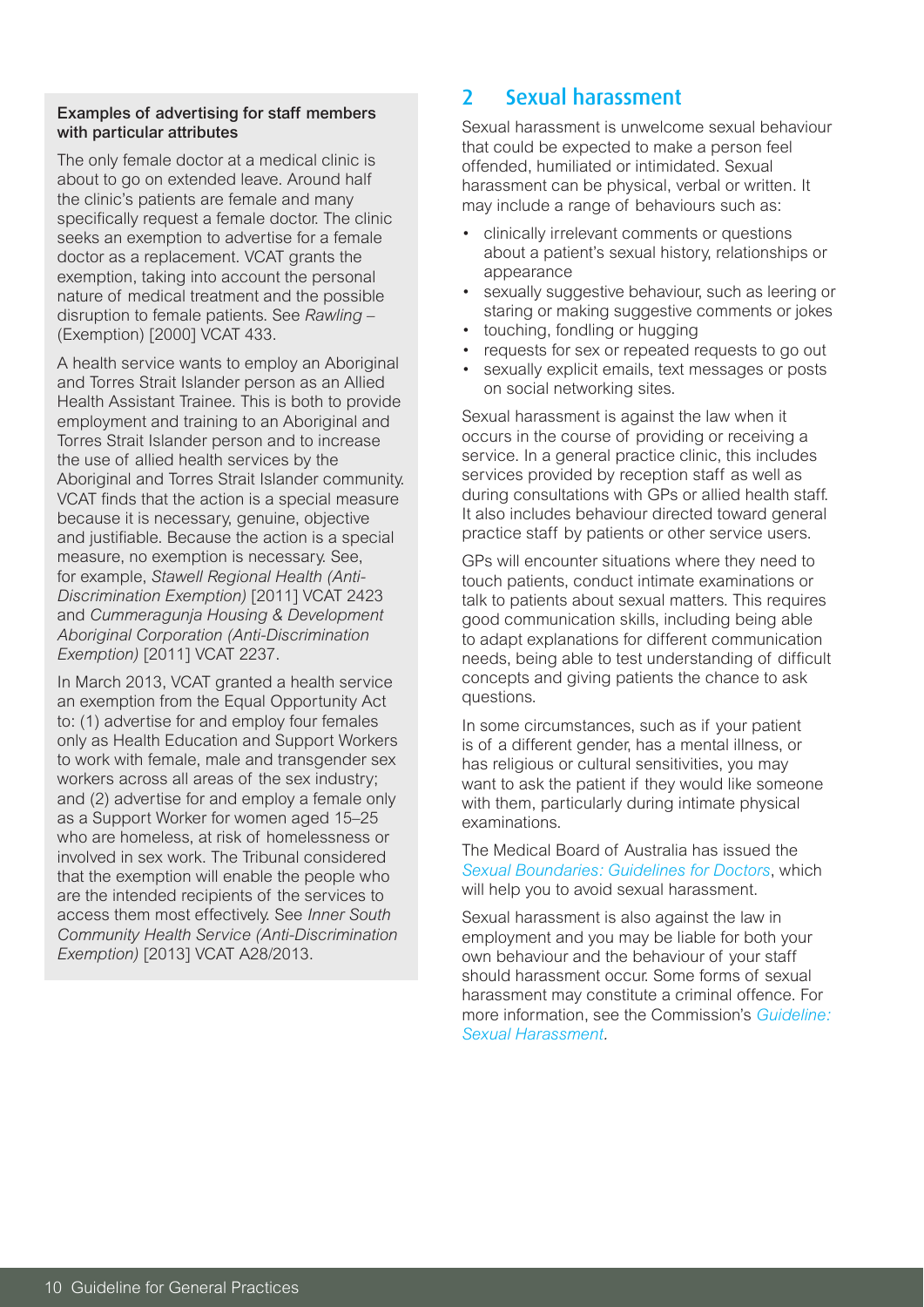# 3 Victimisation

Victimisation is treating a person unfairly because they spoke up about their rights, made a complaint of discrimination or helped someone else to make a complaint. Victimisation is against the law.

For example, if you refuse to see a patient because they have made a discrimination or sexual harassment complaint in the past, that patient could make a complaint of victimisation against you and/or your employer.

# 4 Obligations and liability

## 4.1 Who is liable and what are they liable for?

## 4.1.1 Individuals can be liable

If a person discriminates against another person, they may be individually liable for their actions. This means they can be held responsible for their conduct and may be ordered to pay compensation to the person they discriminated against if the matter proceeded to a court or tribunal.

An individual can also be liable if they requested, instructed, induced, encouraged, authorised or assisted unlawful conduct of another.

The law applies to all individuals who provide a service. This includes GPs, reception staff and other health professionals.

## 4.1.2 Employers can be liable for actions of employees

Employers will generally be responsible for the unlawful actions of their employees, if the employee is acting in the course of their employment or acting on the organisation's behalf. An employer or principal will not be vicariously liable for the unlawful conduct of its employers or agents if they can show they have taken reasonable precautions to prevent unlawful conduct. [Part B: 'What do I need to do?'](#page-14-0) sets out the kinds of things employers should implement to establish reasonable precautions.

## Example of individual and vicarious liability

Denise has a vision impairment and uses an assistance dog to help her get around. When she attends her GP, the receptionist asks her to leave the dog outside. Denise explains the role of her assistance dog and the receptionist tells Denise that she will also have to leave if she will not take the dog outside. Although the receptionist is not employed directly by Denise's GP, both the GP and the receptionist may be liable for this discrimination.

## 4.2 The positive duty – eliminating discrimination before it occurs

Section 15 of the Equal Opportunity Act requires that general practices take reasonable and proportionate steps to improve their procedures, policies and practices to prevent discrimination, sexual harassment and victimisation against patients. This 'positive duty' focuses on eliminating the causes of discrimination, not just responding to complaints that arise.

It is important to remember that discrimination is not always intentional. Sometimes it occurs because of a lack of knowledge or understanding of the needs of individual patients. Part of the positive duty is ensuring that you and other staff take time to reflect on your practice. This is already a strong ethos among health professionals, and includes developing your self-awareness and understanding that your own experiences, age, religion or cultural background, sexuality and gender have an impact on your professional practice.

## 4.2.1 Who does the positive duty apply to?

The positive duty applies to all people or organisations that have obligations under the Equal Opportunity Act, including service providers. This means that general practice organisations, general practitioners and general practice teams have a positive duty to eliminate discrimination, sexual harassment and victimisation as far as possible.

## 4.2.2 What are reasonable and proportionate measures?

Determining if something is reasonable and proportionate requires balancing the need for change with the expense or effort involved in making this change. A measure that is reasonable and proportionate for one clinic may not be achievable in another and depends on all the relevant circumstances, including:

- the size of your organisation
- the resources of your organisation
- the nature of the health services you provide
- the practicability and cost of the measures.

Where it can be shown that a measure or adjustment requires a disproportionately high expenditure or disruption, a court or tribunal will likely determine that the measure is not reasonable. In cases where the best measure to eliminate discrimination is not reasonable and proportionate, your practice should still eliminate discrimination to the best of your ability. This may mean developing a staged plan toward achieving the goal, or seeking a smaller-scale solution.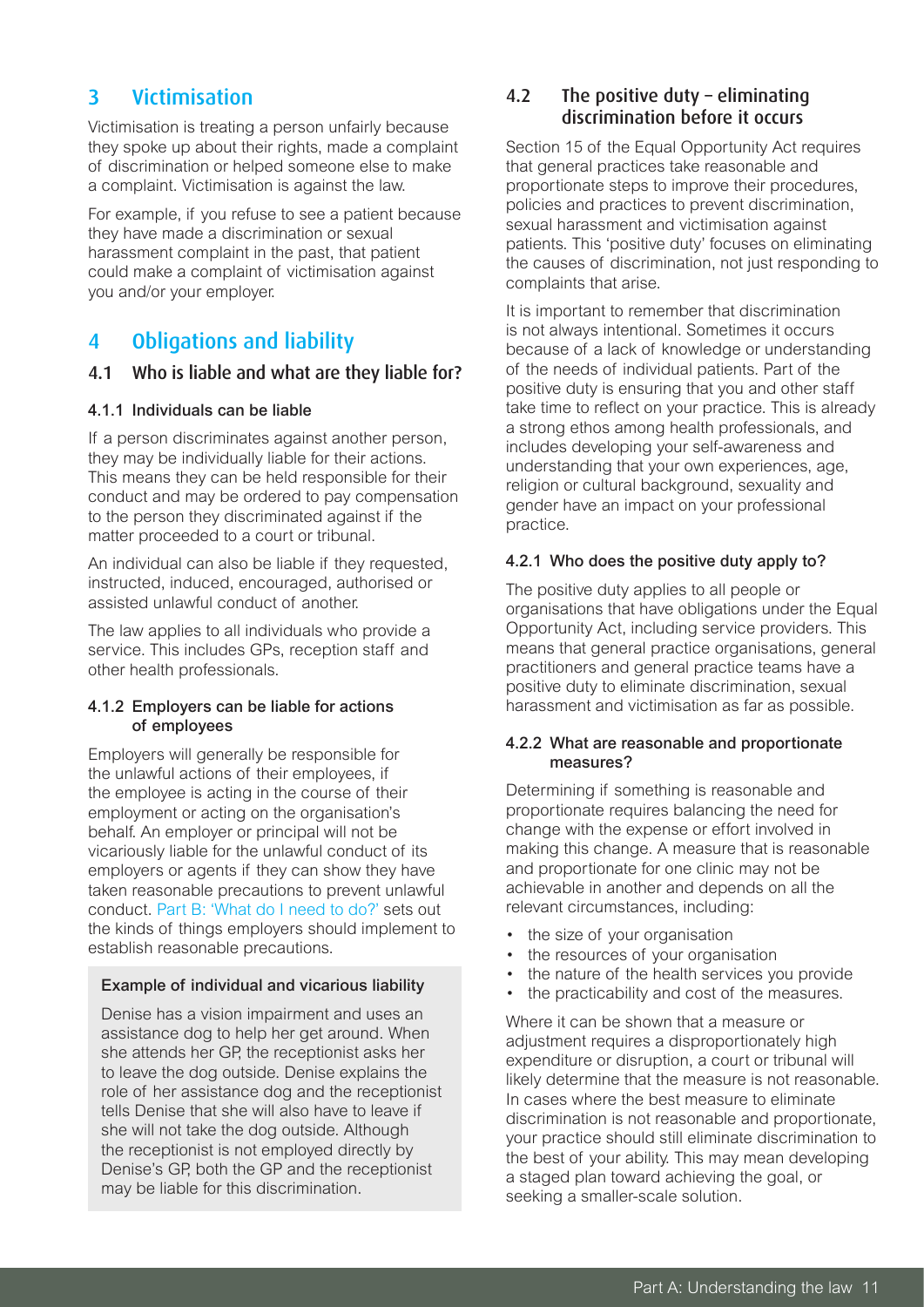### Examples of the positive duty in health services

A clinic employs a small group of GPs and support staff. They hold a staff meeting to discuss an equal opportunity action plan. It is clear that staff are confused about how to work with an interpreter. They decide to designate one staff member to coordinate interpreter bookings. They find a best practice guide to working with interpreters and look at ways to put it into practice within their organisation, such as using the Translating and Interpreting Service and the National Auslan Interpreter Booking and Payment Services, which are free for GPs. After six months, they find that both the number of interpreters used and the number of patients with low English proficiency and deaf patients attending the clinic has increased.

A clinic is located in an area with a large Aboriginal and Torres Strait Islander population and wants to work better with these patients. Staff members meet with the local Aboriginal organisations, including an Aboriginal Women's Service and the local Aboriginal Community Controlled Health Organisation. In response to concerns raised by these organisations, the clinic develops referral protocols that are based on patient preference, rather than assumptions about Aboriginal and Torres Strait Islander patients. The clinic could also make their service more welcoming to Aboriginal and Torres Strait Islander patients by encouraging employment of an Aboriginal and Torres Strait Islander person, displaying information to welcome Aboriginal and Torres Strait Islander patients to the clinic, providing cross-cultural and cultural safety training to staff and celebrating community celebrations, such as NAIDOC week.

A large community health service employs a number of GPs, allied health professionals and support staff. To meet the positive duty, the health service surveys all staff about their knowledge of equal opportunity laws and any challenges they face in meeting their obligations. The survey identifies that some staff feel uncertain about their obligations working with same-sex attracted and sex and gender diverse patients. In response, the service schedules training aimed at addressing key knowledge gaps. The service reviews available health resources for staff and patients and looks at ways to develop a better relationship with a local advocacy group.

# 5 Federal anti-discrimination law

Discrimination is also prohibited under these federal laws:

- Age Discrimination Act 2004 (Cth)
- *Disability Discrimination Act 1992 (Cth)*
- **Racial Discrimination Act 1975 (Cth)**
- **Sex Discrimination Act 1984 (Cth)**
- • *Australian Human Rights Commission Act 1986* (Cth)
- • *Fair Work Act 2009* (Cth)

You can find out more about these federal laws on the Australian Human Rights Commission website at [humanrights.gov.au](https://www.humanrights.gov.au/) and [fairwork.gov.au](http://www.fairwork.gov.au/Pages/default.aspx).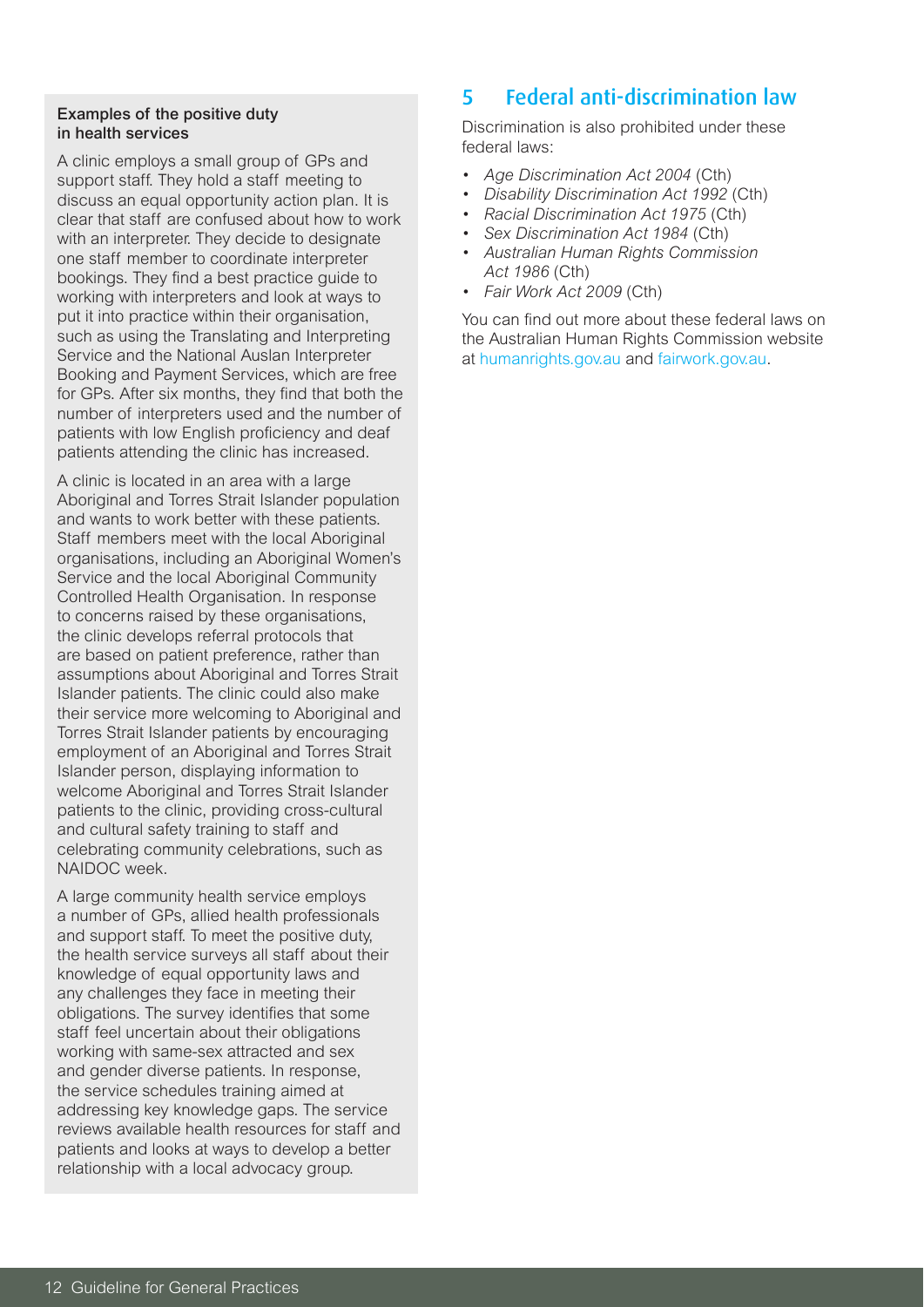# <span id="page-14-0"></span>Part B: What do I need to do?

This section identifies actions that staff in general practices can take to prevent discrimination and so assist in taking reasonable precautions to prevent unlawful conduct and meet the positive duty.

Remember that both an individual and the employer or practice manager may be liable if discrimination occurs.

You could use the following list as a starting point to implement or update the equal opportunity program at your practice.

## 1 Review policies

## 1.1 Equal opportunity policies

Do you have policies about discrimination and diversity? If you do not have an equal opportunity policy, you should develop one for your practice.5

- Include a clear opening statement that sexual harassment, discrimination on the basis of personal attributes protected by the *Equal Opportunity Act 2010* and victimisation are against the law and will not be tolerated in your practice.
- The policy should address the obligations to patients as well as to other staff.
- Provide details about how to get more information or raise any concerns or complaints under the policy.

Other areas where general practices may need to adapt their policies to prevent discrimination include:

- processes for booking appointments, including home visits, and booking interpreters
- length of appointments
- • referrals to inaccessible specialist clinics.

## 1.2 Privacy and confidentiality

General practices must comply with legislation that deals with health records and information privacy.

Some patients may have particular concerns about privacy and the confidentiality of their information. For example, they may have concerns about privacy around their sexual orientation, gender identity or illnesses such as Hepatitis C, HIV and mental illness. These may be heightened if a practice is operating in a small rural community. General practices should be able to reassure patients that there are processes in place to protect their information. These processes should be applied without discrimination.

You should:

- update your policies around collecting information to refer to protected attributes. For example, your policies should address how information about racial background, sexual orientation or gender identity should be collected; patient consent to record information; referral letters; and the importance of responding positively and respectfully to disclosure
- include a quide to sensitive care for lesbian, gay and bisexual people attending general practice with suggestions about facilitating disclosure and discussing sexual orientation.<sup>6</sup>

5 Download template policies from the Right Smart Employers Toolkits on the Commission's website at [humanrightscommission.vic.gov.au/employerstoolkits](http://www.humanrightscommission.vic.gov.au/employerstoolkits).

<sup>6</sup> Associate Professor Ruth McNair, *[A guide to sensitive care](http://www.glhv.org.au/fact-sheet/guide-sensitive-care-lgb-people-attending-general-practice)  [for lesbian, gay and bisexual people attending general](http://www.glhv.org.au/fact-sheet/guide-sensitive-care-lgb-people-attending-general-practice)  [practice](http://www.glhv.org.au/fact-sheet/guide-sensitive-care-lgb-people-attending-general-practice)* (University of Melbourne, General Practice and Primary Health Care Academic Centre, 2012) 3.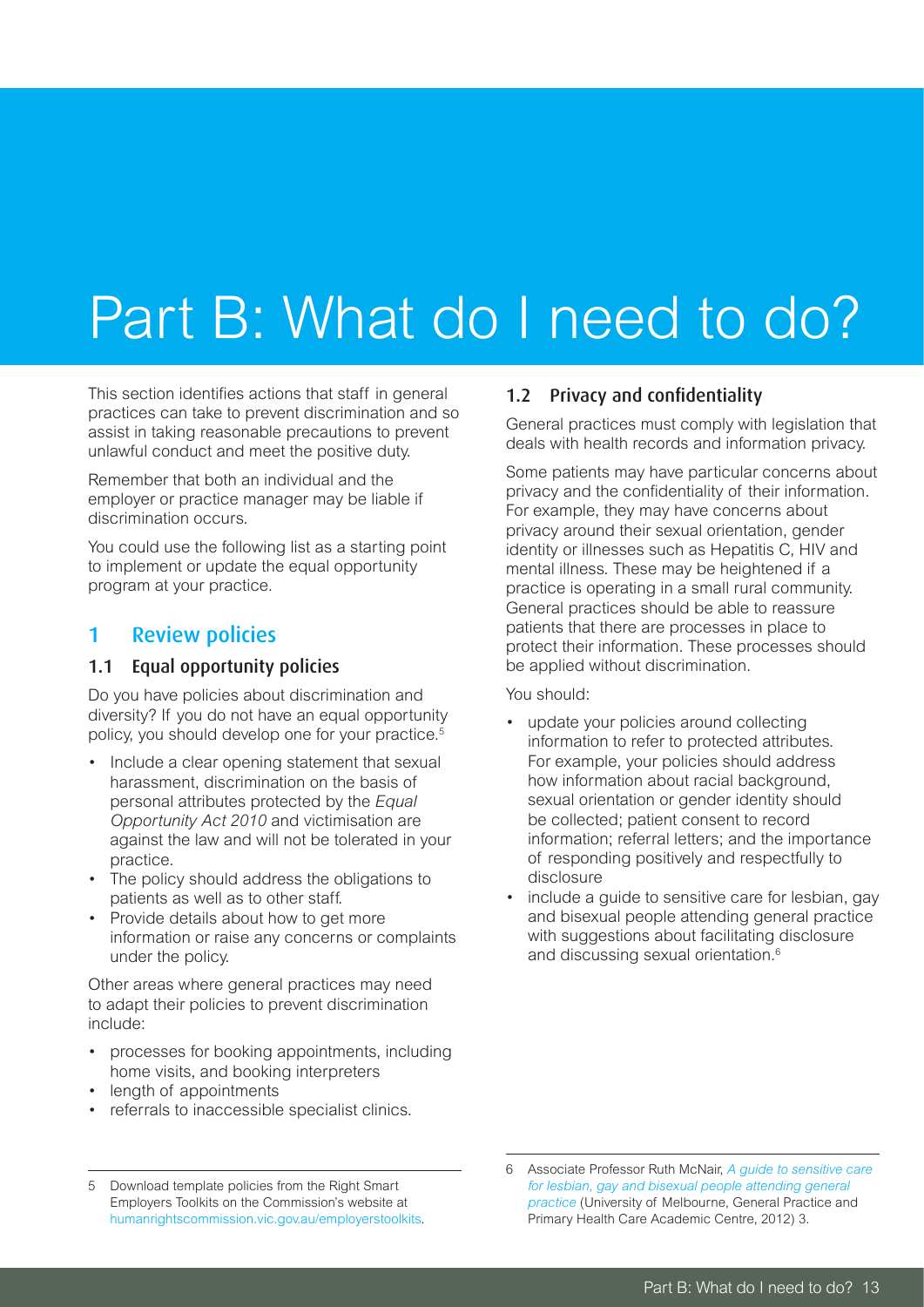# 2 Review forms and documentation

Regularly review admission forms and health information brochures:

- Do forms ask for discriminatory information without a legitimate purpose?
- Do they make assumptions about gender identity or sexual orientation through language or images?
- Are they available in a range of languages and formats?
- Is your website accessible?

## 3 Review practices

## <span id="page-15-0"></span>3.1 Prevent discriminatory questioning

There are times when you will need to ask sensitive questions, such as:

- when you have a clinically-relevant reason
- when there may be an opportunity to provide a better or more targeted service or referral.

In these situations you can avoid a question appearing stigmatising or discriminatory by explaining the reason why you are asking and identifying the way in which the patient may benefit. The timing of sensitive questions is also important. Some information is best requested on intake forms during the reception process, where it is clear that all patients are being asked the same questions and that privacy and confidentiality is respected. In other instances, waiting for a private moment is recommended.

## Example of asking sensitive questions in a non-discriminatory manner

Henry has been visiting a general practice throughout his transition to living as a man. The receptionist feels uncomfortable as he no longer knows how to address Henry, both in person and also when sending mail. The receptionist chooses a moment when no-one else is in the waiting room and asks Henry how he would like to be addressed, explaining that he wants to give Henry the best possible service and make him feel welcome at his appointments. The receptionist then asks for Henry's permission to inform other staff at the clinic of Henry's preference.

Sometimes it will be necessary to ask questions in order to ensure that discrimination does not occur, or in order to provide an appropriate service. For example, to make an appropriate referral.

## Example of non-discriminatory questions

Belinda attends a GP appointment because she is pregnant. While completing the patient intake form in reception, Belinda ticks the box identifying herself as Aboriginal or Torres Strait Islander. The practice asks this question to all new patients using the form so that patients are not asked personal questions in the public reception area. During the appointment, the GP advises her that the local maternity hospital has a specific program for Aboriginal and Torres Strait Islander women who are pregnant. The GP has a non-discriminatory reason for asking about Belinda's background – that is, offering an effective and appropriate referral. In this case, Belinda wishes to stay with the GP and the GP continues to treat her throughout her pregnancy.

## Encouraging identification

Identifying Aboriginal and Torres Strait Islander patients is an important step in ensuring the best possible quality of care and health outcomes, by matching patients with appropriate services and providing important health data that can lead to policy change.

However, Aboriginal and Torres Strait Islander patients may be reluctant to identify because of past discrimination, strong negative experiences of being monitored or because staff fail to ask or make assumptions about Indigenous status based on appearance.<sup>6</sup>

To overcome these barriers, staff should communicate the positive reasons for identifying, explain people's rights in relation to accessing their information and provide a culturally safe environment for disclosure. However, people should not be pressured or forced to identify as Aboriginal and Torres Strait Islander. Staff should accept when a person does or does not identify as Aboriginal or Torres Strait Islander and not question or doubt a person's self-identification. It may also help to display a poster that explains the benefits of identifying as Aboriginal or Torres Strait Islander, the reasons why identification is important and patients' rights and confidentiality of the information provided.

For more information, see advice from the Australian Institute of Health and Welfare in *[Taking](http://www.aihw.gov.au/publication-detail/?id=60129543899) [the Next Steps: identification of Aboriginal and](http://www.aihw.gov.au/publication-detail/?id=60129543899)  [Torres Strait Islander status in general practice](http://www.aihw.gov.au/publication-detail/?id=60129543899)*.

<sup>7</sup> Bree Heffernan, Dulce Iskandar and Jane Freemantle, *[The history of Indigenous identification in Victorian health](http://)  [datasets, 1980–2011: Initiatives and policies reported by](http://)  [key informants](http://)* (The Lowitja Institute, 2012) 2.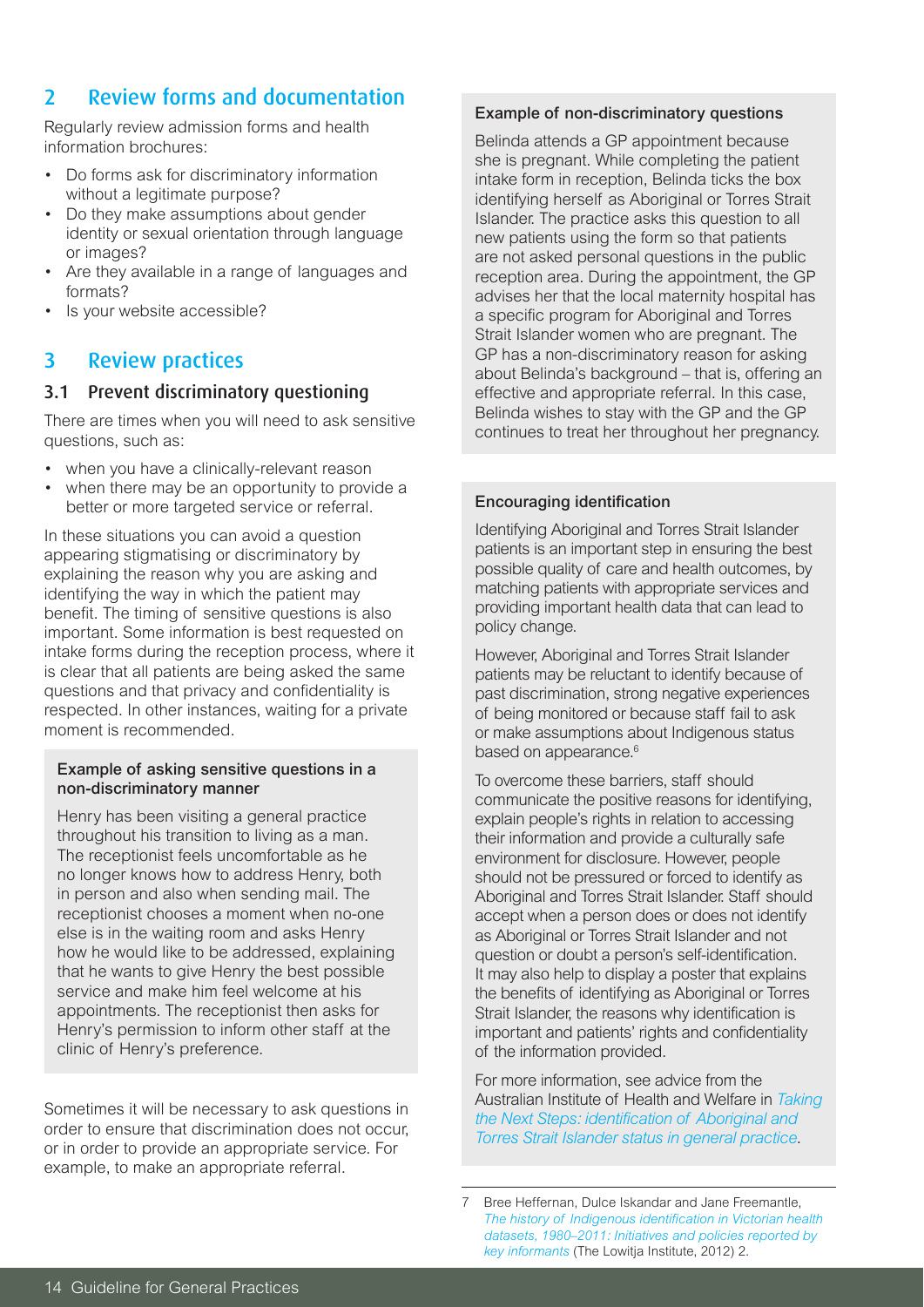## <span id="page-16-0"></span>3.2 Effective communication

Good communication is the foundation of good health services. Some patients with low English proficiency or patients with disabilities experience barriers to communication.

Your practice should be able to:

- • provide health information in a variety of formats, to the best of your means. This could include information in community languages, Easy English, pictures or diagrams, models, audio, DVDs or websites
- • work with a qualified interpreter when the patient needs or requests an interpreter. This includes being able to assess a person's need for an interpreter, knowing about options for on-site, telephone and online interpreting, and being able to work with an interpreter effectively
- modify communication approaches in order to meet the needs of patients. This includes taking time, talking directly to the person and providing a quiet and well-lit environment for conversations. Staff should be able to use augmented or alternative communication methods (such as an electronic speech machine or a communication book), read and explain written information, point to objects and pictures, use gestures, simplify language and ask yes/no or open questions where appropriate.

The [Appendix](#page-24-0) lists some organisations that produce advice about working with interpreters and provide health information in different formats. Scope Victoria can assist with assessing your service's communication access.

## Using family members to interpret

Research suggests that the majority of patients prefer a professional interpreter be engaged.8 Using family members can:

- increase the risk of miscommunication as family members may not have the skills to interpret effectively
- compromise your patient's privacy and ability to speak openly and honestly about their health conditions
- place stress on family members and have an adverse impact on their other commitments, such as work or school.

In some cases, a patient may prefer to use a family member to interpret, particularly if they are concerned about speaking about private issues in front of a stranger. Do not assume this will be the case, but instead offer to engage a professional if an interpreter is required.

8 Foundation House, *[Promoting the engagement of](http://refugeehealthnetwork.org.au/promoting-the-engagement-of-interpreters-in-victorian-health-services/)  [interpreters in Victorian health services](http://refugeehealthnetwork.org.au/promoting-the-engagement-of-interpreters-in-victorian-health-services/)* (2013) 64. The use of children, including family members, as interpreters is not acceptable. In addition to increasing the risk that information will not be interpreted accurately, information discussed during a GP consultation may traumatise children.

## Example of the risk of failing to use a professional interpreter

A woman arrived in Australia to join her husband; within weeks she was taken to a GP where her husband and mother-in-law acted as interpreters. She later presented to the Immigrant Women's Support Service because of family violence and in the assessment she showed the worker what happened at the GP: she had been implanted with a contraceptive device – IMPLANON – without her knowledge or consent.<sup>8</sup>

## Free interpreting services available to GPs

Translating and Interpreting Service (TIS), an on-site interpreting service with a Doctors Priority Line (available at all times) – [tisnational.gov.au](http://www.tisnational.gov.au) or 131 450.

National Auslan Interpreter Booking and Payment Services, which offers on-site interpreters or Video Remote Interpreting via Skype – [nabs.org.au](http://www.nabs.org.au) or 1800 246 945.

## 3.3 Respectful communication

Respectful communication is about providing a professional, safe and friendly environment for all patients. It requires a commitment from all staff to address personal bias or fears and to contribute to a safe environment for all patients.

Potential risk areas for patients can include:

- negative reactions from staff members when disclosing personal information, such as sexuality or gender identity
- staff members responding to stereotypes rather than the needs of the individual patient
- using terms that are disrespectful or that do not match how a person describes their own gender, body or relationships. For example, referring to a transgender woman as 'he'.

<sup>9</sup> Annabelle Allimant and Beata Ostapiej-Piatkowski, *[Supporting women from CALD backgrounds who are](http://www.aifs.gov.au/acssa/pubs/wrap/wrap9/)  [victims/survivors of sexual violence: challenges and](http://www.aifs.gov.au/acssa/pubs/wrap/wrap9/)  [opportunities for practitioners](http://www.aifs.gov.au/acssa/pubs/wrap/wrap9/)* (Australian Centre for the Study of Sexual Assault, 2011) 10.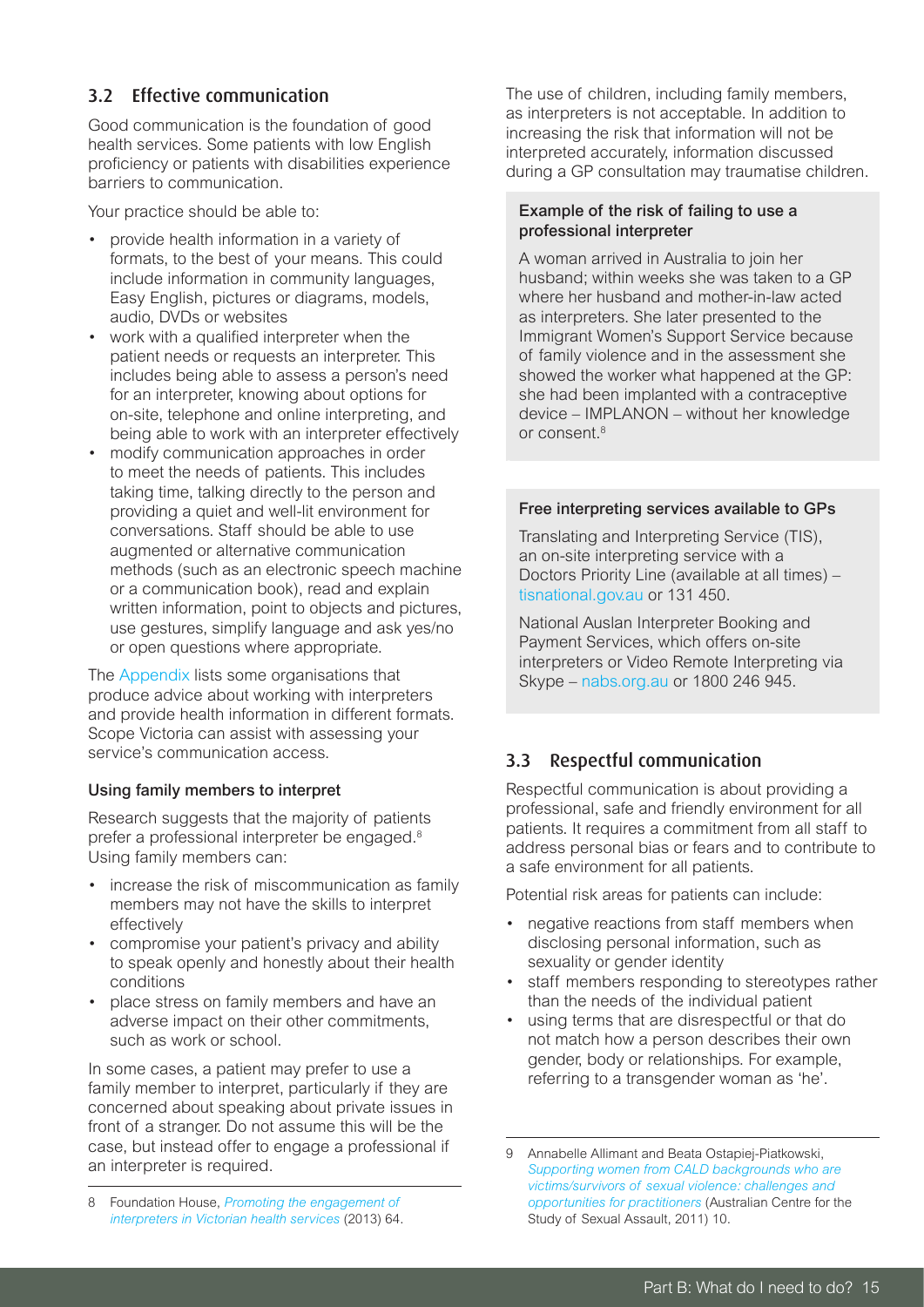## Example of respectful communication

Saul uses a communication board to overcome the challenges he faces expressing himself through speech. When he visits his GP assisted by a support worker from his group home, the GP directs all questions to Saul directly. Before asking the support worker about the medication procedures in the group home, she first asks Saul's permission.

Your practice should:

- use inclusive language when referring to relationships on forms and in all interactions with patients. Avoid assuming that all patients are heterosexual. For example, use 'partner' instead of husband/wife/boyfriend/girlfriend, 'relationship status' rather than 'marital status' and 'parent' rather than mother/father
- ask and respect how intersex, transgender and gender diverse patients describe their gender, which name and pronoun they would like others to use and how they describe their body, their family roles and relationships<sup>10</sup>
- ensure that patients and staff know they can raise concerns about communication problems or about disrespectful treatment. If patients do raise concerns, have a process in place for responding promptly and confidentially.

## 4 Review staff knowledge and training

What are the strengths and weaknesses of your staff in terms of experience and knowledge of working with diverse groups? Is training conducted, for whom and when?

## 4.1 Staff skills and knowledge

All staff in general practice should have the skills to perform their role without discrimination and respond to the needs of a diverse community.

Your practice should:

- ensure staff are aware of their specific rights and responsibilities
- improve staff knowledge and performance through face-to-face training sessions held at least every two years with regular reminders between sessions, covering the key laws and expectations (as set out in [Part A](#page-5-0)), mentoring, supervision or reflective practice
- keep yourself and your staff informed of best practice in service provision to diverse communities within their field of expertise
- ensure staff have access to additional, tailored and relevant training – for example, in cultural competency/cultural safety, communication skills, disability awareness or gay, lesbian, bisexual, transgender and intersex (GLBTI) awareness.

At minimum, all staff members at a general practice should have read this guideline about their responsibilities.

## 4.2 Recognise staff and patient diversity

Diversity in your staff can assist your general practice to offer quality services to the whole community. For example, bi-cultural staff may be able to support communication with patients with low English proficiency and play an important role in linking services and communities. Aboriginal and Torres Strait Islander staff may be able to bring their experiences to improve services for this community.

If your practice wishes to draw on these strengths, it is important to support these staff members. This may include documenting these additional duties in role statements, providing appropriate remuneration for additional skills and supporting staff through mentoring and effective supervision. You should:

- look for best practice guides for working with diverse patients
- consider how you can support staff members who are contributing their expertise to services for diverse communities
- support staff with disabilities and other diverse needs by approving flexible work arrangements, such as varying work hours<sup>11</sup>
- when recruiting, seek to attract a diverse pool of applicants, set aside myths and stereotypes, and select the person best suited to the job. For more information on recruitment, refer to the *[Guideline for the recruitment industry and](http://www.humanrightscommission.vic.gov.au/index.php/our-resources-and-publications/eoa-practice-guidelines/item/515-guideline-for-the-recruitment-industry-and-employers-complying-with-the-equal-opportunity-act-2010-in-recruitment)  [employers](http://www.humanrightscommission.vic.gov.au/index.php/our-resources-and-publications/eoa-practice-guidelines/item/515-guideline-for-the-recruitment-industry-and-employers-complying-with-the-equal-opportunity-act-2010-in-recruitment)*
- build knowledge of diverse communities within your practice. This could be done by building links with specialist services, for example Aboriginal Community Controlled Health Organisations, refugee health centres, GLBTI health organisations and local cultural, social or disability support groups.

11 Download template policies from the Right Smart Employers Toolkits on the Commission's website at [humanrightscommission.vic.gov.au/employerstoolkits](http://www.humanrightscommission.vic.gov.au/employerstoolkits).

<sup>10</sup> For more information about inclusive language, see National LGBTI Health Alliance, *[Inclusive language: respecting intersex](http://www.lgbthealth.org.au/diversity) [people, trans people and gender diverse people](http://www.lgbthealth.org.au/diversity)* (2013).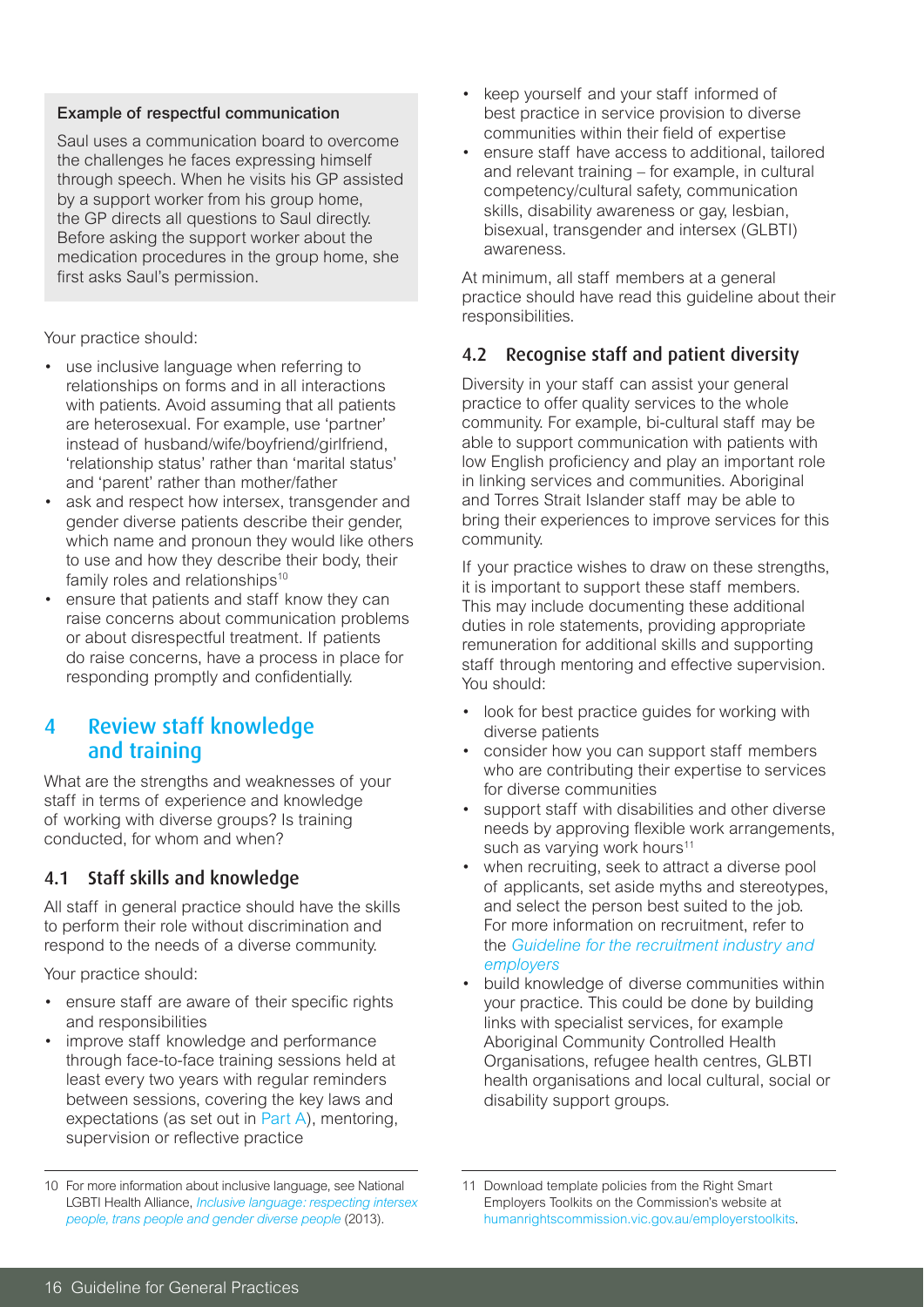# 5 Review premises and accessibility

Look at your building and equipment. Are your premises accessible to people with a range of disabilities? Do all staff understand how to use available equipment? Does your practice need additional training or equipment?

## 5.1 Access, equipment and infrastructure

General practices may need to make changes to support access for people with disabilities, patients with communication needs and patients who attend with their children. Issues to consider include:

- car parking and access to your building
- the position and height of service desks, signs and other information
- the width of doorways, corridors and turning areas
- whether there are well-lit and quiet areas for communication with patients with communication difficulties
- available equipment such as hoists, adjustable beds or speaker or dual handset telephones for working with interpreters.

Since May 2011, new building approvals or upgrades need to comply with the Commonwealth Disability Standards on Access to Premises. More information about the Standards can be obtained from the Australian Human Rights Commission or online at [humanrights.gov.au/publications/access](http://www.humanrights.gov.au/publications/access-premises)[premises](http://www.humanrights.gov.au/publications/access-premises).

## 6 Review your complaints and feedback procedures

Look at complaints systems if there are some in place. Have you received complaints? What is the nature of the complaints? How have they been responded to?

## 6.1 Establishing a complaints procedure

An effective complaints process helps you to deal with complaints of discrimination, sexual harassment and victimisation quickly, fairly, impartially and transparently.12

The Equal Opportunity Act does not prescribe what a complaints process should include. However, an internal complaints process can be strengthened by:

- including information about the complaints process in any equal opportunity policy
- dealing with complaints in a way that is fair, prompt, transparent and confidential
- listening to the complaint in an open and impartial way
- keeping complaints confidential
- communicating about the progress of complaints
- ensuring that the person, their relatives and carers are not victimised or treated badly because they made a complaint
- informing the complainant that they may be able to have their complaint dealt with externally by the Victorian Equal Opportunity and Human Rights Commission or by the Health Services Commissioner.

## 6.2 Responding to feedback

Patient feedback can be a valuable source of information to improve quality, respond to diverse needs and prevent discrimination.

If your organisation has a feedback policy, it should make clear that patients are free to give feedback about communication, accessibility and respectful treatment. You might consider actively seeking feedback at particular points, such as after working with an interpreter, a communication aide or equipment that is aimed at improving accessibility.

Your practice should:

- offer a variety of ways to provide feedback to your service, such as pictorial feedback sheets, smiley face feedback forms or questionnaires
- be aware that some patients may not feel comfortable providing feedback directly to you or your service. Encourage anonymous feedback channels and develop open communication with community agencies that may be supporting your patients
- beware that no staff member victimises a person because they provide feedback.

# 7 Watching trends

Use knowledge of staff information, patient feedback, formal complaints and consultation to identify equal opportunity issues that might warrant further action over time. It is suggested you consider this every six months, or sooner if a worrying trend emerges.

12 Download a checklist to help you create an effective complaints procedure from the Right Smart Employers Toolkits on the Commission's website at [humanrightscommission.vic.gov.au/employerstoolkits](http://www.humanrightscommission.vic.gov.au/employerstoolkits).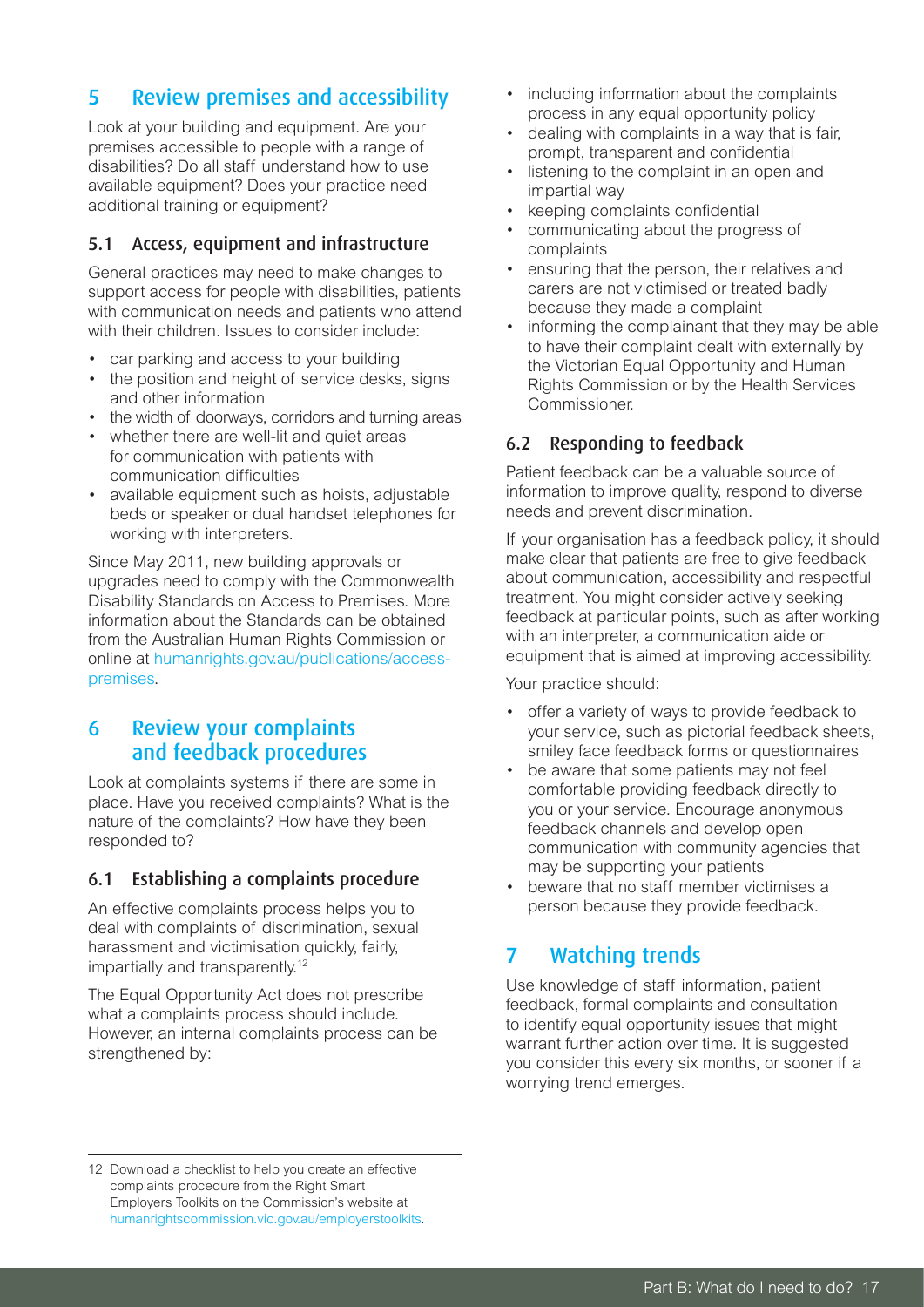# 8 Consult with affected groups and individuals

Who is accessing your service and who is not? Are there things you could do to improve your service for particular communities?

## 8.1 Be aware of your community

In order to minimise the risk of discrimination you should:

- look at the community you serve, and remember that its profile may change rapidly. Statistical information that can help you understand the age groups, disabilities and cultural, religious, gender and sexual diversity of your existing or potential patients is available by local government area through the Victorian Department of Health's [Health Status Atlas](http://www.health.vic.gov.au/healthstatus/atlas/) and may also be available through your Medicare Local. This demographic data can help you to identify potential gaps in your knowledge and the capacity of your general practice
- consider your organisation from the perspective of diverse patients. To do this, think about developing relationships with organisations that specialise in Aboriginal and Torres Strait Islander, GLBTI, culturally and linguistically diverse, or disability health; consulting communities; looking for good practice guides for working with diverse patients; and seeking feedback from patients in order to identify new perspectives.

## 8.2 Understand communities at risk of discrimination in health

Among the patients that you serve, some groups are at particular risk of discrimination in health services. These include:

- Aboriginal and Torres Strait Islander patients
- patients from culturally and linguistically diverse backgrounds and/or with low English proficiency
- • transgender patients
- intersex patients
- gay, lesbian and bisexual patients
- patients with disabilities
- older and younger patients.

There is diversity within groups, and some individuals may experience multiple forms of disadvantage or discrimination. This reinforces the need for general practices to be open and flexible, and to respond to the individual needs and circumstances of patients. Below is information about these communities and some of the common forms of discrimination or disadvantage that can be faced.

## Aboriginal and Torres Strait Islander patients

All Commonwealth, state and territory governments have recognised the gap in health outcomes between Aboriginal and Torres Strait Islander people and the general community.

In response to a 2011 survey of Aboriginal Australians, 29 per cent of respondents indicated that they had experienced racism within health care settings in the past 12 months.<sup>13</sup>

Examples of discrimination include:

- discriminatory attitudes of staff expressed through stereotypes (such as assumptions that Aboriginal and Torres Strait Islander patients have abused alcohol or drugs) or racist comments
- preventing patients from attending with children and family members
- refusing longer appointments or home visits
- being turned away from a mainstream health service and told to attend an Aboriginal Health Service (despite this not being the patient's preference)
- withholding written or complex information on the assumption of low education or literacy.

The history of certain practices in health care settings and other interactions between government agencies and Aboriginal and Torres Strait Islander people may also result in some Aboriginal and Torres Strait Islander people not trusting health services and practitioners, which may contribute to poorer health outcomes and provides reason for you to take particular care.

See [Part B, 3.1 on page 14](#page-15-0) for advice on how to encourage Aboriginal and Torres Strait Islander patients to identify.

### Patients from culturally and linguistically diverse backgrounds and/or limited English proficiency

Culturally and linguistically diverse (CALD) patients may have particular health or communication needs, and may have limited English proficiency. They may be vulnerable to discrimination associated with:

- failure to work with interpreters, resulting in miscommunication and poor quality service. See [Part B, 3.2 on page 15](#page-16-0) for more information on working with interpreters
- discriminatory attitudes or comments by staff – for example, expecting a patient to speak English because of the amount of time they have been in Australia

<sup>13</sup> Angeline Ferdinand, Yin Paradies and Margaret Kelaher, *[Mental Health Impacts of Racial Discrimination in Victorian](http://www.vichealth.vic.gov.au/~/media/ResourceCentre/PublicationsandResources/Discrimination/Mental%20health%20impacts_racial%20discrim_Indigenous.ashx)  [Aboriginal Communities: The Localities Embracing and](http://www.vichealth.vic.gov.au/~/media/ResourceCentre/PublicationsandResources/Discrimination/Mental%20health%20impacts_racial%20discrim_Indigenous.ashx)  [Accepting Diversity \(LEAD\) Experiences of Racism Survey](http://www.vichealth.vic.gov.au/~/media/ResourceCentre/PublicationsandResources/Discrimination/Mental%20health%20impacts_racial%20discrim_Indigenous.ashx)* (The Lowitja Institute, 2012) 20.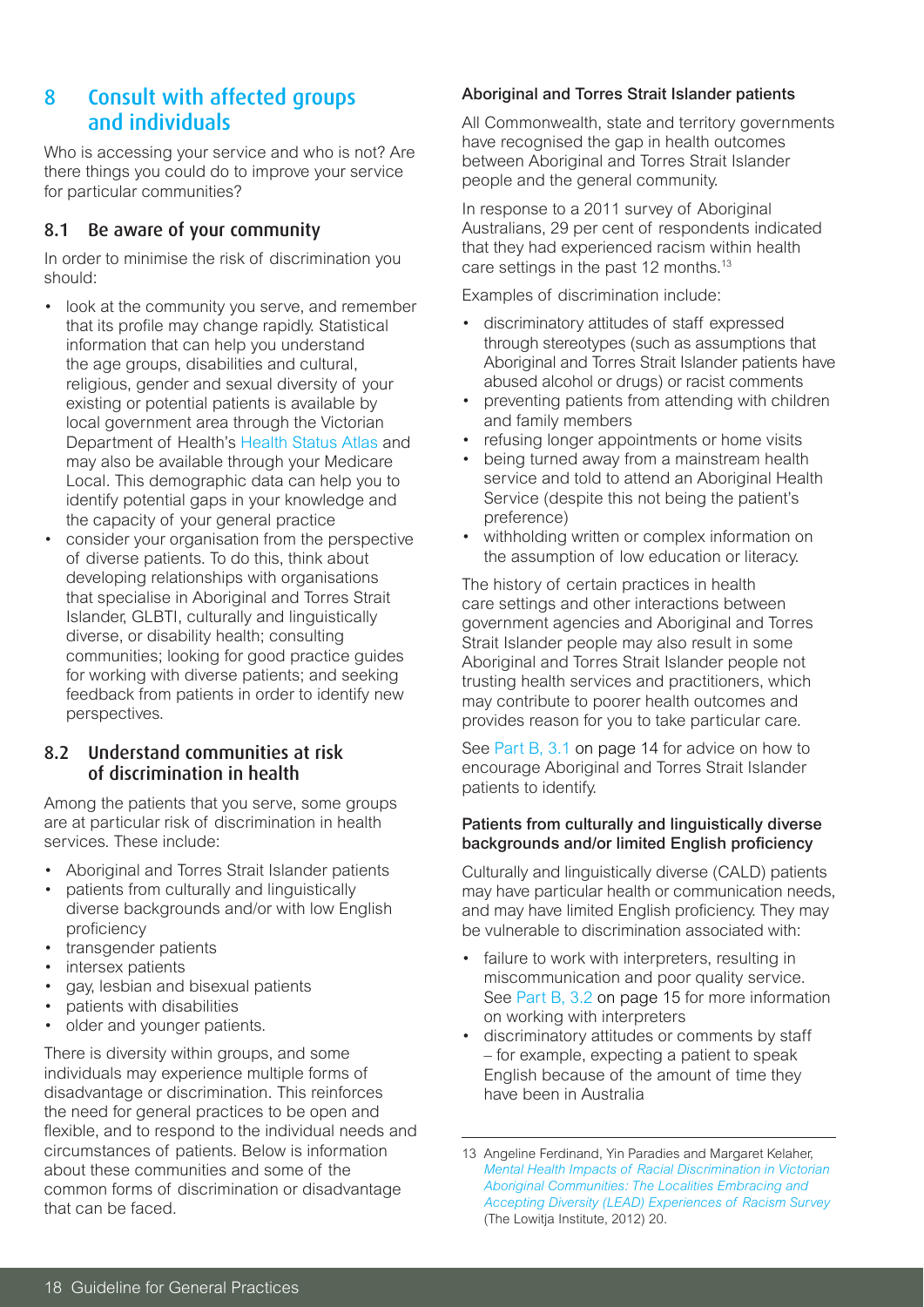- stereotypes and assumptions for example, that women from a particular community are uneducated or that migrants seek drugs to send to family members overseas
- withholding information on the assumption that a person will not understand or will not be interested.

Some of these forms of discrimination may also be experienced by patients of a particular religion. For example, a GP may withhold information about birth control and termination of pregnancy from a woman of a particular faith because they assume she would not want that option, or believe that a man of one religion is more likely to be violent than another.

## Transgender patients

Transgender patients may experience discrimination in health settings, such as:

- failure to respect the gender of the person (such as incorrect use of he/she or failure to use a person's correct name or title)
- • assumption of gender based on someone's voice or appearance
- • unwanted and irrelevant focus on a person's gender identity during health consultations
- being asked not to use the toilets or facilities that are appropriate to their affirmed gender
- being treated with contempt, laughed at or otherwise subjected to a hostile environment.

Some transgender patients will have inconsistent information appearing on their records due to barriers imposed by policies, practices and legislation. For example, under Victoria's *Births, Deaths and Marriages Registration Act 1996,* a transgender person is not able to change the sex on their birth certificate unless they have completed sex affirmation surgery. This means that some patients who have transitioned to affirm their gender but who have not completed sex affirmation surgery may have identity documents that do not reflect this change.<sup>14</sup>

#### Intersex patients

Intersex people are a distinct group from transgender people and may experience different forms of discrimination.15 This might include:

- failure to fully disclose diagnosis details, or doing so in a disrespectful manner or ways that prejudge treatment paths
- failure to fully inform regarding treatment options, risks and outcomes, including options to delay or avoid interventions
- suggesting that they must identify as a specific gender, or must have genital surgery, hormone or other treatment
- irrelevant focus on the sex of the patient, including binary definitions of sex on intake and patient record forms (for example, tick-boxes that only offer two options, 'male' or 'female').

## Gay, lesbian and bisexual patients

Gay, lesbian and bisexual patients may experience discrimination in health settings. For example:

- negative comments or reactions when a person discloses their sexuality
- judgemental attitudes about sexual behaviour (for example, implying that a person is at fault for health problems because of their sexuality)
- • irrelevant questions about sexuality
- treatment based on assumptions that all people are straight/heterosexual.

#### Patients with disabilities

People with disabilities experience worse health than the general population – and many of these differences are connected to social factors rather than being associated with the person's disability. People with disabilities are also at risk of discrimination in health care,<sup>16</sup> such as:

- • physical barriers to access such as inaccessible buildings, lack of hoists, height adjustable beds or tactile wayfinding
- being refused entry to health services with an assistance dog

<sup>14</sup> Transitioning refers to the process where a transgender person commences living as a member of another sex. This is sometimes referred to as the person 'affirming' their gender because transitioning means they start living as what they identify as their true gender. This may occur through medical intervention, style of dressing, or anything else that indicates an intention to commence living permanently as a member of another sex. It may or may not include sex affirmation surgery.

<sup>15</sup> Intersex refers to people who are born with physical, hormonal or genetic features that are (a) neither wholly female nor wholly male; or (b) a combination of female and male; or (c) neither female nor male.

<sup>16</sup> Professor Anne Kavanagh, Lauren Krnjacki and Monica Kelly, *[Disability and health inequalities in Australia: research](http://www.vichealth.vic.gov.au/Publications/Health-Inequalities/Disability-and-health-inequalities-in-Australia.aspx)  [summary](http://www.vichealth.vic.gov.au/Publications/Health-Inequalities/Disability-and-health-inequalities-in-Australia.aspx)* (VicHealth, 2012).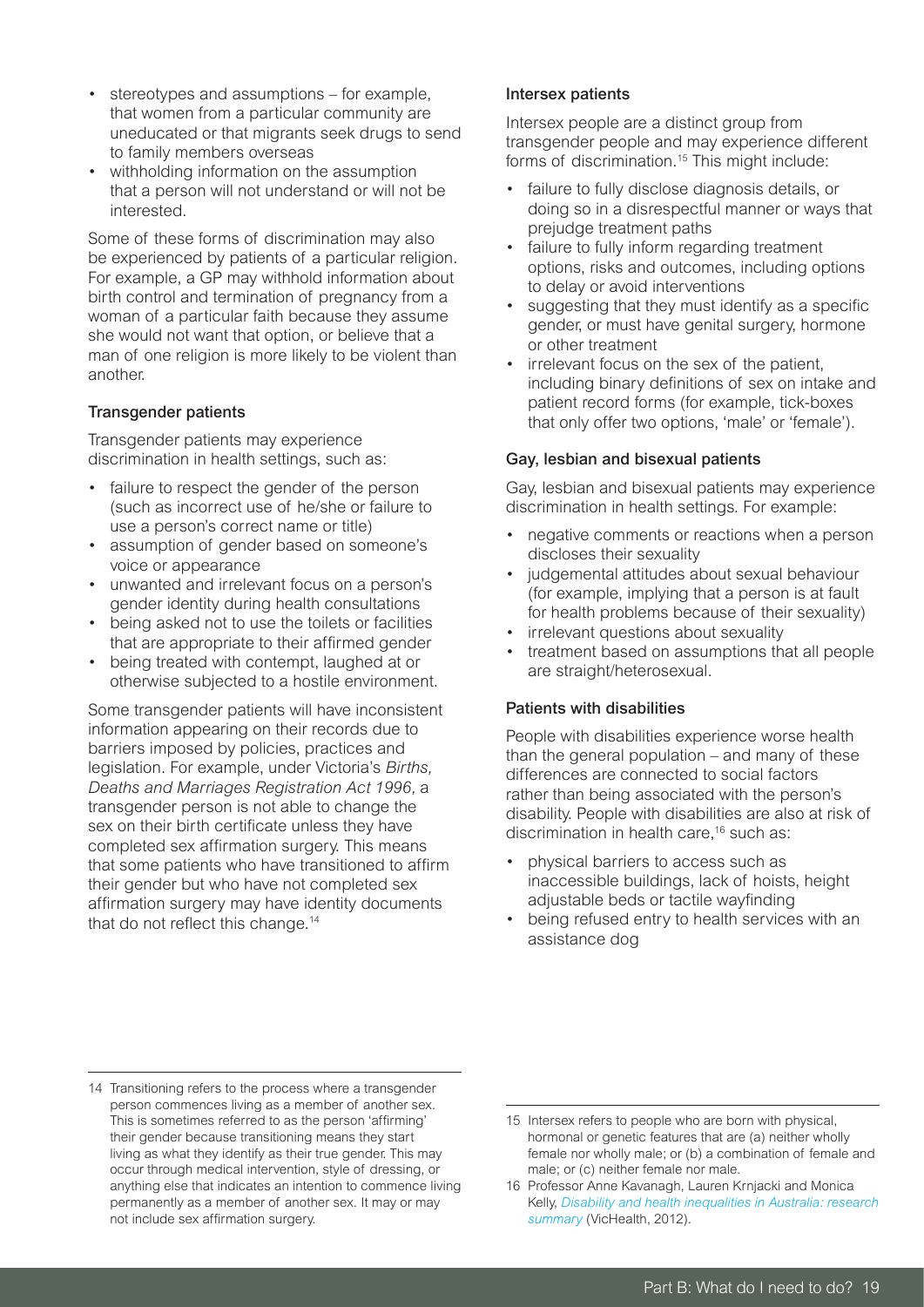- lack of support for communication needs, such as failure to work with Auslan interpreters or augmentative or alternative communication methods, and failure to provide clear and concise health information in a range of formats
- not being spoken to directly, having health complaints disregarded or inappropriate assumptions about a person's ability to consent to treatment
- not being believed or trusted because of a mental illness
- being shouted at or spoken to in a condescending, childlike manner
- being accused of drug-seeking behaviour when they have a chronic illness.

Women with disabilities are at particular risk of discrimination and disadvantage in healthcare, especially in relation to routine screening and reproductive and sexual health.17 This can be caused by the attitudes of health professionals (for example, beliefs that women with disabilities are not, or should not be, sexually active), lack of information in accessible formats and physical barriers to accessing health services.

## Older and younger patients

Some patients may be more vulnerable to discrimination because of their age. This can apply to younger as well as older patients. It might include:

- failure to involve the patient directly, for example, by seeking information only from their support person
- failure to respect the patient's decisions about their care, for example, assuming that older patients or patients with disabilities cannot consent to treatment
- failure to respect the patient's privacy, for instance, by sharing health information with family members without the patient's consent
- • young patients being refused or forced to have treatment because of perceptions about their capacity to consent.

<sup>17</sup> Sylvia Petrony, Dr Philomena Horsley and Professor Anne Kavanagh, *[Access to health services for women with](http://)  [disabilities](http://)* (Women with Disabilities Victoria, 2011).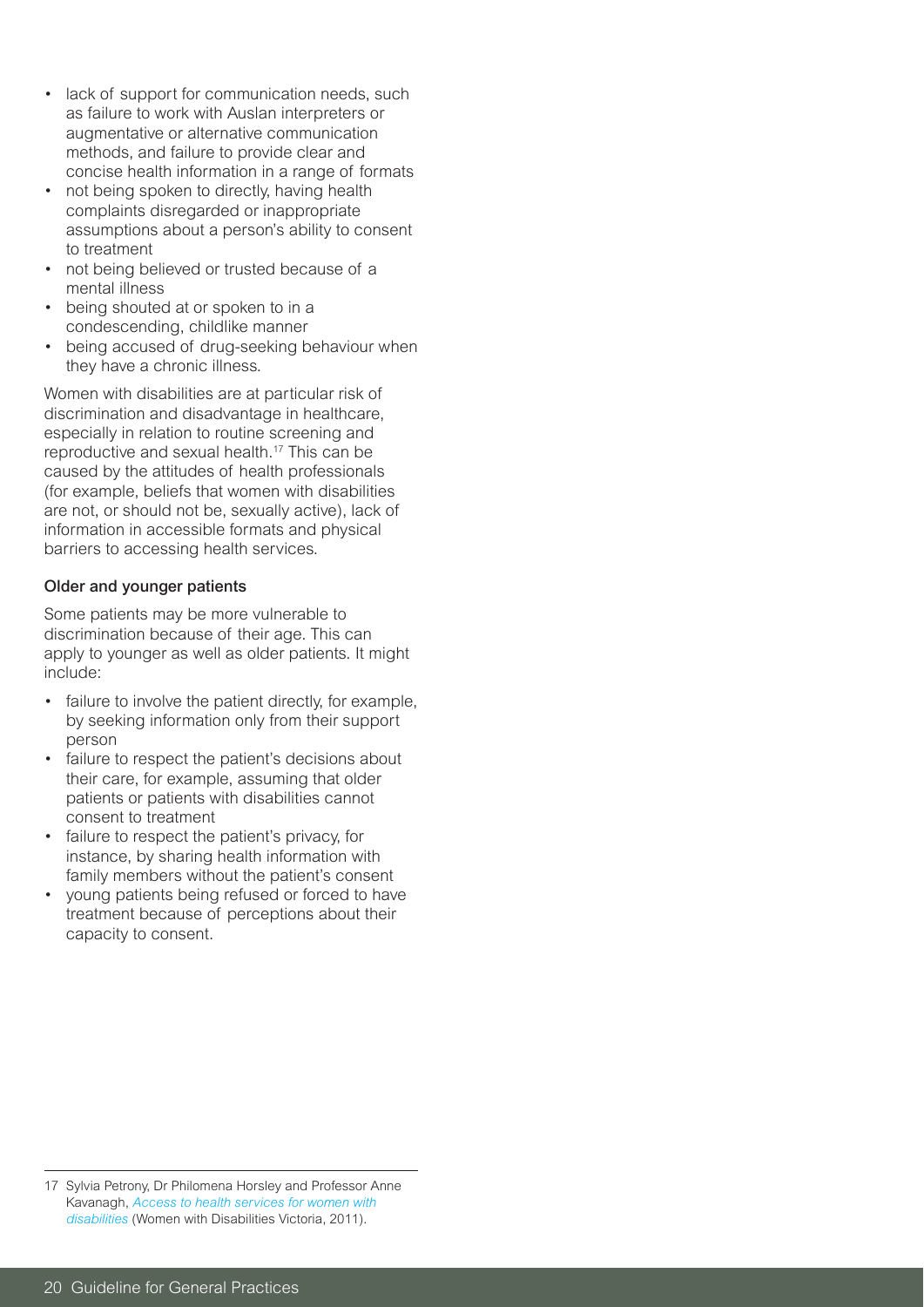# Frequently asked questions: Issues in general practice

## I am a practice manager. What do I need to do to comply with the *Equal Opportunity Act 2010*?

First, you should read this guideline, which will tell you how to take reasonable precautions to prevent discrimination. This will involve reviewing your policies, practices and documentation to ensure compliance with the Equal Opportunity Act. Next, you should instruct your staff to read this guideline and provide them with the training they need. You should also use a good complaints process, staff knowledge and your consultation with communities to meet your positive duty by eliminating the causes of discrimination.

## I work in a general practice. What do I need to do to comply with the Equal Opportunity Act?

First, you should read this guideline, which describes many practical ways you can ensure you are complying with the Equal Opportunity Act. These include attending training, understanding best practice in requesting information, working with interpreters and adapting your communication style to meet the needs of patients. You should also attend training as directed, and raise any gaps in accessibility or practice knowledge with your practice manager.

## What parts of the Equal Opportunity Act relate to providing health care?

The law applies to all areas of providing a service to patients. However, you need to be particularly aware of obligations to prevent sexual harassment, avoiding asking discriminatory questions, and meeting the positive duty.

## Can I refuse to perform a procedure on a patient because they have Hepatitis C or HIV and I am concerned about my safety?

No. It is against the law to discriminate against a patient or potential patient because of a disability. The Equal Opportunity Act allows you to limit or refuse a service if it is reasonably necessary to protect the health or safety of any person. However, this would not justify refusing treatment to a patient who has disclosed that they have Hepatitis C or HIV. This is because general practices are expected to apply universal infection control procedures.

## Can I refuse to see a patient because of aggressive or disruptive behaviour?

If the behaviour is a symptom or manifestation of a disability, then you have a responsibility not to discriminate against the person.

If the behaviour is disruptive or time consuming you still have a responsibility to make reasonable adjustments to accommodate that person's disability.

If the behaviour is causing a safety risk, the Equal Opportunity Act allows you to discriminate, if it is reasonably necessary to protect health, safety or property. The person should not be refused service if you can take other reasonable steps to protect staff and other patients.

#### Can I refuse to see a patient because I feel uncomfortable with their sexual history?

No. Discrimination because of sexual orientation or lawful sexual activity (including discrimination against sex workers) is against the law.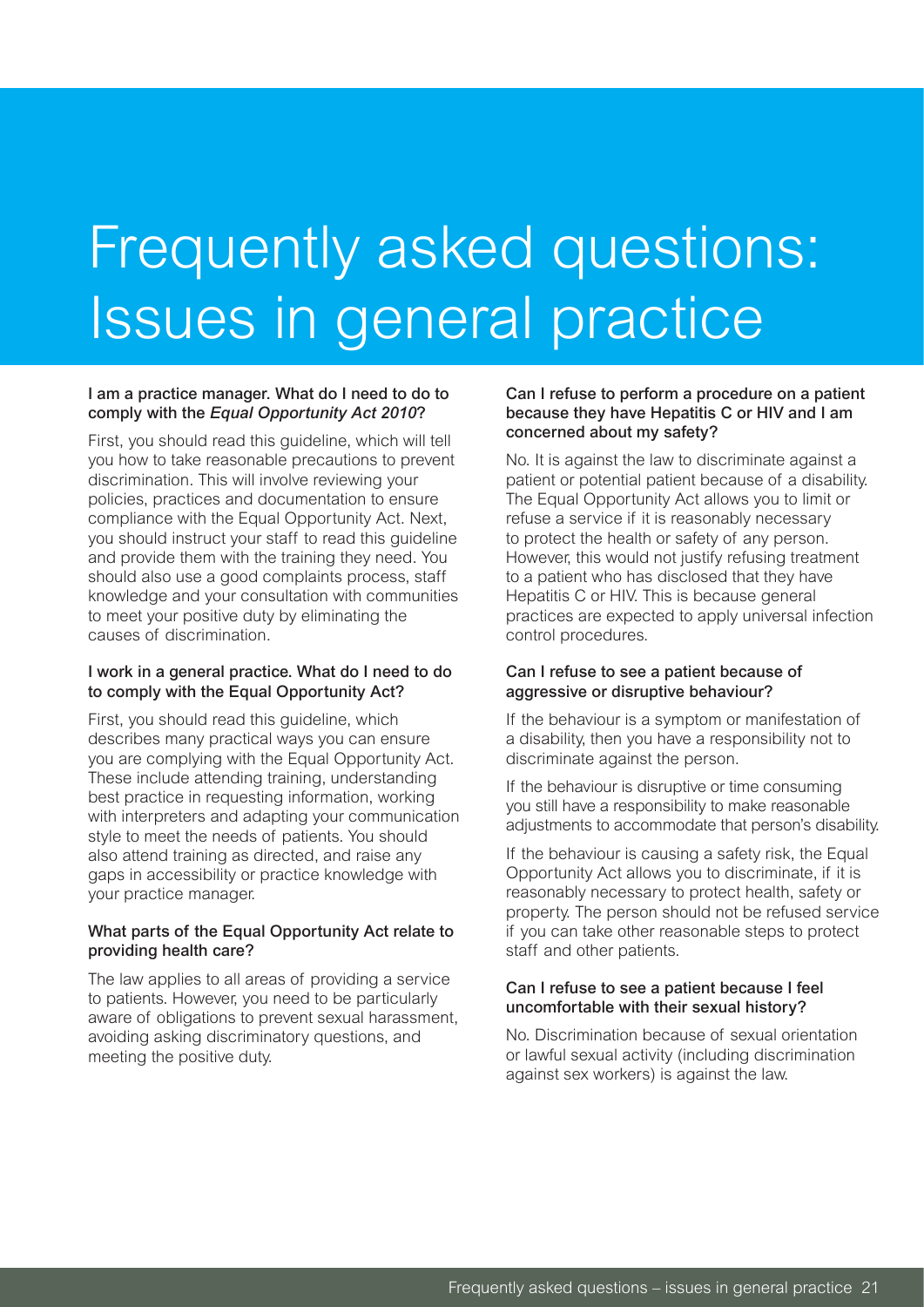#### Can I ask a patient not to breastfeed in a waiting room?

No. Discrimination because of breastfeeding is against the law. A woman has the right to breastfeed in a public space. This means that you cannot require a woman to move to a different room to breastfeed, although some women may welcome the option of breastfeeding in a more private or comfortable place.

## Can I ask a patient not to bring their assistance dog to their appointment?

No. It is against the law to discriminate against a person because they are accompanied by an assistance dog. An assistance dog is trained to perform tasks or functions that assist a person with disabilities to alleviate the effects of his or her disability. This includes guide, hearing and mobility dogs, as well as dogs that assist with other disabilities including seizures or mental illness.

## My patient has asked for an interpreter, but I think that the consultation can be done without one. Do I still need to work with an interpreter?

Yes. Failure to work with an interpreter may amount to discrimination under the Act. In addition, failure to work with an Auslan interpreter when needed might constitute a failure to make reasonable adjustments for a patient with disabilities (see [Part A, 1.6 on page 7](#page-8-0)). It can also lead to liability in other areas of the law, such as the duty of care towards patients.

See section [Part B, 3.2 on page 1](#page-16-0)5 for more information about working with interpreters.

## Can a general practice refuse a service to an Aboriginal or Torres Strait Islander patient because there is an Aboriginal health service that they can access instead?

No. Not all Aboriginal or Torres Strait Islander patients will prefer to visit an Aboriginal Community Controlled Health Organisation and cannot be required to by their general practice.

Similarly, a general practice should not assume that a gay patient will prefer a service for gay people, or that women will go to a women's clinic.

## When can I advertise for staff members with particular attributes?

Under the welfare services exception in the Equal Opportunity Act, you can advertise for staff with a particular personal attribute if:

- they are being employed to provide a special measure (see [Part A, 1.7.1 on page 8\)](#page-9-0)
- they will be providing a service, benefit or facility to meet the special needs of patients
- the services are most effectively provided by people with the same attribute.

You could also employ these staff members if the recruitment decision itself is a special measure or if VCAT has granted an exemption that covers the recruitment.

## How can I avoid vicarious liability for the behaviour of my staff?

To avoid vicarious liability, you must be able to show you took reasonable precautions to prevent an employee or agent acting in a discriminatory way. These precautions include having comprehensive policies dealing with equal opportunity and anti-discrimination laws, including specific information about obligations to patients. It involves training staff on those policies, putting them into practice, and having effective systems in place to deal with patients' complaints or concerns.

## The reception staff in my practice work for several practitioners in the premises. Am I still responsible for their behaviour?

Practitioners who rent or own rooms in a clinic need to be aware that they can be responsible for services provided in the common areas of the practice (including access to the clinic) as well as in the service they provide.

Practitioners may also be responsible for the actions of reception staff they share with other practitioners in the same premises. Whether a GP is responsible for the conduct of staff on shared premises will depend on whether the staff member was acting as an agent of the pratitioner or of the general practice.

## Isn't the building owner responsible for making sure the premises is accessible?

It is the service provider, rather than the owner of the premises, who must make reasonable adjustments to ensure their service is accessible. A service provider, which may be an individual GP or a general practice that shares the leased premises, would be obliged under their lease to seek the property owner's permission before making changes to the premises. The property owner may have separate responsibilities to ensure their premises are accessible.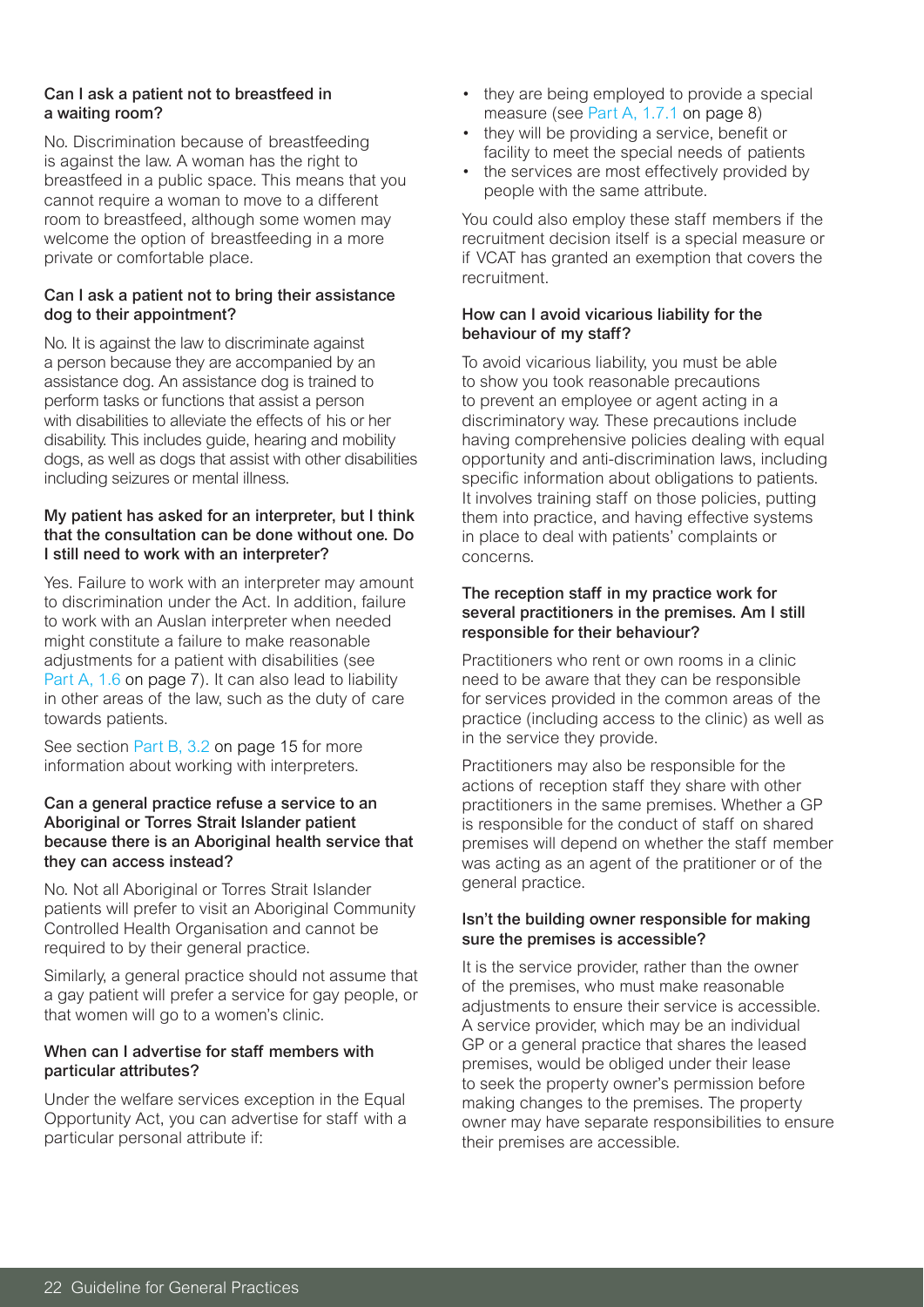# <span id="page-24-0"></span>Appendix: Useful contacts

#### AIS Support Group Australia

#### [aissgaustralia@gmail.com](mailto:aissgaustralia%40gmail.com%20?subject=) [vicnet.net.au/~aissg](http://home.vicnet.net.au/~aissg/)

National body providing peer support, education, information and advocacy services for people with AIS and other intersex variations.

#### Australian Health Practitioner Regulation Agency

1300 419 495 [ahpra.gov.au](http://ahpra.gov.au)

Develops registration standards, codes and guidelines for health practitioners.

#### Australian Association of Practice Managers (AAPM) Vic

1300 651 334 [aapm.org.au](http://www.aapm.org.au/)

AAPM is a non-profit, national peak association recognised as the professional body dedicated to supporting effective Practice Management in the healthcare profession. Members can contact the AAPM for advice.

#### Australian Medical Association Victoria (AMA)

1800 810 451 [amavic.com.au](http://www.ama.com.au)

The AMA is the peak organisation representing doctors and medical students in Australia. The AMA performs roles such as research, advocacy and education. The AMA aims to protect the wellbeing of medical practitioners and promote and advance ethical behaviour in the medical profession.

#### Bisexual Alliance Victoria

#### [bi-alliance.org](http://www.bi-alliance.org)

Bisexual Alliance Victoria is dedicated to promoting the acceptance of bisexuals in GLBTI and mainstream society and providing a fun, safe space where bisexuals can meet, make friends and talk about their experiences.

#### Centre for Culture Ethnicity and Health

(03) 9418 9929 [ceh.org.au](http://www.ceh.org.au)

Training, resources and publications on providing quality services to culturally and linguistically diverse communities. Resources include tip sheets on embedding cultural competence within an organisation.

#### Centre for Developmental Disability Health Victoria

(03) 9902 4467 [cddh.monash.org](http://www.ccdh.monash.org)

Resources on working with people with intellectual disabilities in healthcare settings.

#### Council on the Ageing (COTA) Victoria

(03) 9654 4443 [cotavic.org.au](http://www.cotavic.org.au/)

Provides information on the rights, needs and issues of older people.

#### Foundation House

(03) 9388 0022 [foundationhouse.org.au](http://www.foundationhouse.org.au)

Publications and resources to enhance the understanding of the needs of people from refugee backgrounds among health and other professionals.

#### Gay and Lesbian Health Victoria

(03) 9479 8700 [glhv.org.au](http://www.glhv.org.au)

Offers training and resources on GLBTI health including the GLBTI inclusive practice service accreditation (The Rainbow Tick).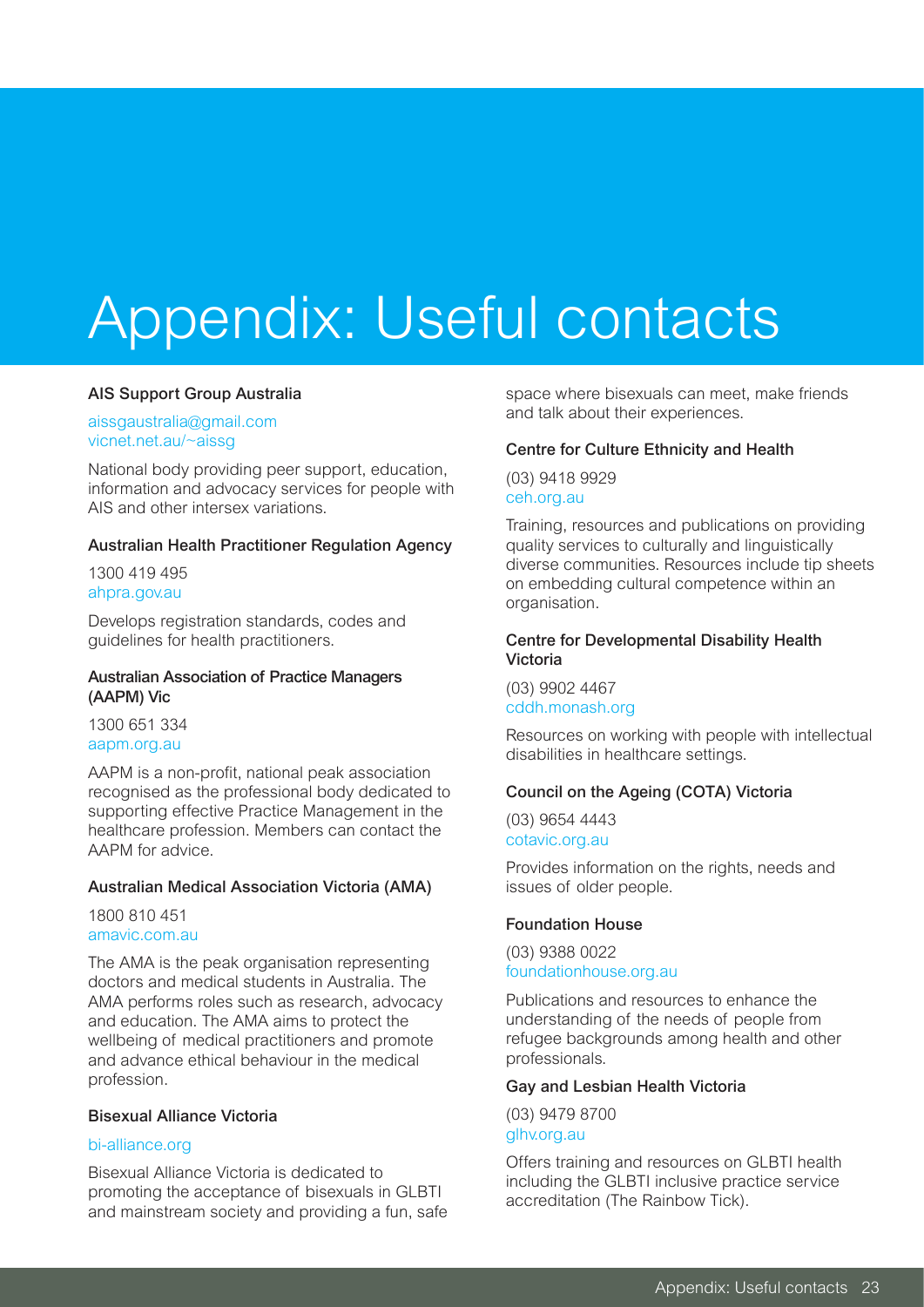## Medicare Locals

#### [medicarelocals.gov.au](http://www.medicarelocals.gov.au)

Local organisations established by the Australian Government to coordinate and deliver health services, including after-hours GP services, mental health services and targeted and tailored services for those in need. Your Medicare Local works collaboratively with other services in the area to ensure appropriate care for the community, and can work with you to establish contacts or provide advice.

## Multicultural Centre for Women's Health

(03) 9418 0999 [mcwh.com.au](http://www.mcwh.com.au)

Provides training and resources to enhance the health and wellbeing of immigrant and refugee women, including a Multilingual Resources Online Catalogue, Multilingual Library and training for health professionals.

## Office of the Health Services Commissioner

1300 582 113 [health.vic.gov.au/hsc](http://www.health.vic.gov.au/hsc)

Accepts and resolves complaints from consumers of health services about health services in Victoria. Also provides training nd resources of the Health Records Act 2001 and the Health Privacy Principles.

## Office of the Public Advocate

1300 309 337 (24-hours) [publicadvocate.vic.gov.au](http://www.publicadvocate.vic.gov.au)

Provides information about medical consent, refusal of medical treatment, powers of attorney and guardianship.

#### Organisation Intersex International Australia

[www.oii.org.au](http://oii.org.au/) [info@oii.org.au](mailto:info%40oii.org.au?subject=)

National body raising awareness, providing education and lobbying for human rights and bodily autonomy for intersex people.

#### Resourcing Health and Education in the Sex Industry (RhED)

1800 458 752 [sexworker.org.au](http://www.seworker.org.au/)

RhED is the Victorian sex worker organisation and works with female, male and trans\* sex workers across all areas of the sex industry – brothel, escort, private and street sex work. RhED can provide training to GPs about the sex industry and the *Sex Work Act 1994* (Vic).

### Royal Australian College of General Practitioners (RACGP)

1800 331 626 [racgp.org.au](http://www.racgp.org.au)

RACGP researches, lobbies and advocates on behalf on issues that influence GPs and their practice teams.

## Scope Disability Resource Centre

(03) 9843 3000 [scopevic.org.au](http://www.scopevic.org.au)

Offers training, information and support for organisations that work with people who use augmented or alternative forms of communication.

## Seniors Rights Victoria

1300 368 821 [seniorsrights.org.au](http://www.seniorsrights.org.au)

Provides training and education to increase and improve understanding and prevention of elder abuse.

## Transgender Victoria

(03) 9517 6613 [transgendervictoria.com](http://www.transgendervictoria.com)

An advocacy organisation that also provides education about working on trans issues in a range of professional settings.

## VicDeaf

(03) 9473 1111 [vicdeaf.com.au](http://www.vicdeaf.com.au)

Can offer training and resources about communicating with deaf and hearing impaired people.

## Victorian Aboriginal Community Controlled Health **Organisation**

(03) 9411 9411 [vaccho.org.au](http://www.vaccho.org.au)

Victoria's peak representative Aboriginal health body offering training and resources on cultural safety for health workers.

## Vision Australia

1300 847 466 [visionaustralia.org](http://www.visionaustralia.org)

Australia's leading national provider of blindness and low vision services in Australia.

## Zoe Belle Gender Centre

(03) 8398 4134 [gendercentre.com](http://www.gendercentre.com)

Provides online resources aimed at improving the health and wellbeing of Victoria's sex and gender diverse population.